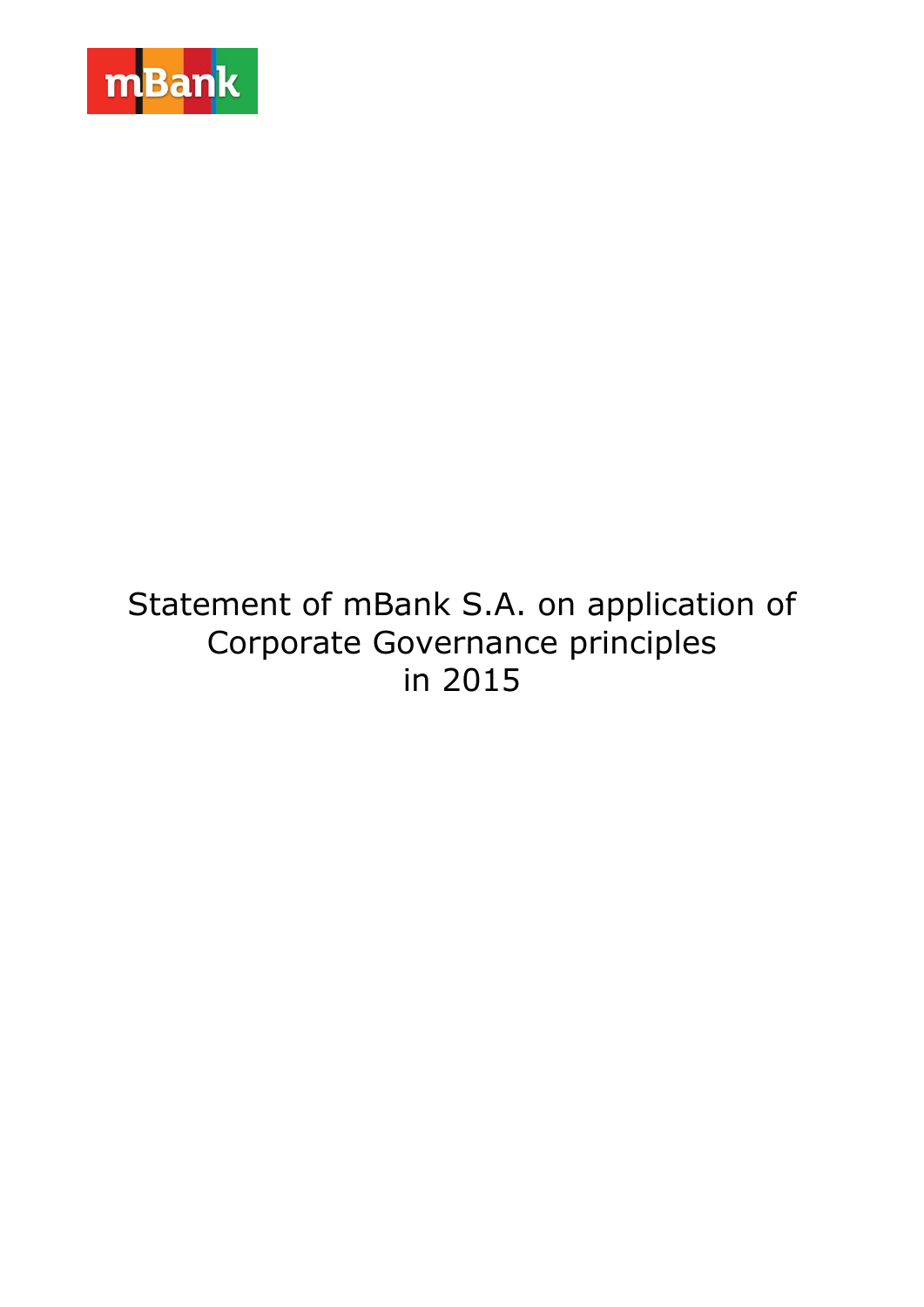# **Table of content**

| 2. INTERNAL CONTROL AND RISK MANAGEMENT SYSTEMS WITH REGARD TO THE PROCESS OF PREPARING   |  |
|-------------------------------------------------------------------------------------------|--|
|                                                                                           |  |
|                                                                                           |  |
|                                                                                           |  |
|                                                                                           |  |
|                                                                                           |  |
| 7. COMPOSITION, POWERS AND PROCEDURES OF THE MANAGEMENT BOARD AND THE SUPERVISORY BOARD12 |  |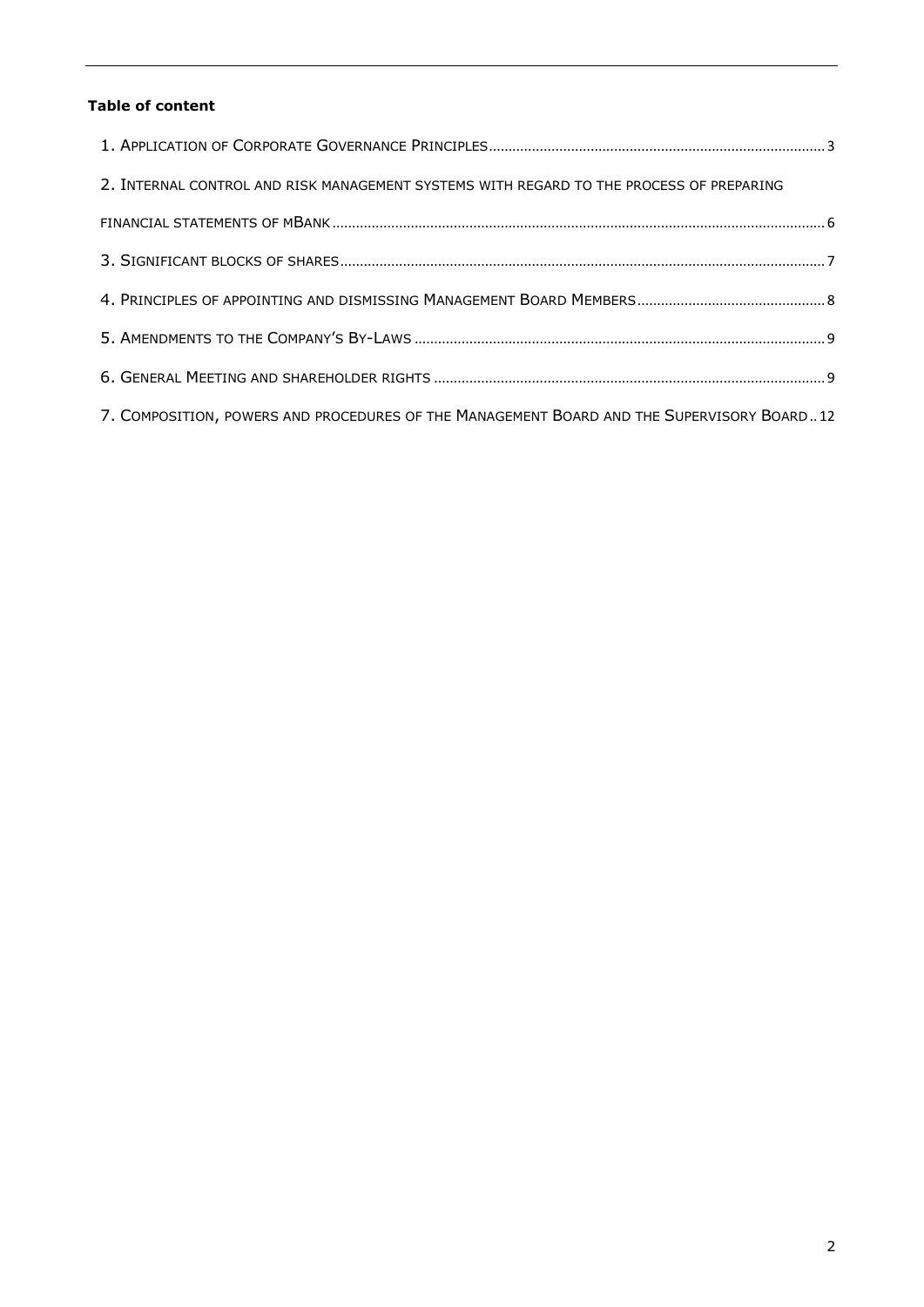#### <span id="page-2-0"></span>**1. Application of Corporate Governance Principles**

In 2015, mBank was subject to corporate governance principles contained in the following documents:

- 1. "Code of Best Practice for WSE Listed Companies"
- 2. "Principles of Corporate Governance for Supervised Institutions"

The text of the "Code of Best Practice for WSE Listed Companies" is available on the website of the Warsaw Stock Exchange [\(http://www.corp-gov.gpw.pl/\)](http://www.knf.gov.pl/regulacje/praktyka/index.html), and the Principles of Corporate Governance for Supervised Institutions are available on the website of the Polish Financial Supervision Authority [\(http://www.knf.gov.pl/regulacje/praktyka/index.html\)](http://www.corp-gov.gpw.pl/).

On 13 October 2015, the Exchange Supervisory Board adopted a resolution on introduction of the new corporate governance principles entitled "Code of Best Practice for WSE Listed Companies 2016". Before, the draft of new principles was subject to public consultation attended by representatives of issuers, stock exchange investors and institutions and organisations interested in corporate governance of listed companies. The new principles entered into force on January 1, 2016. Some of the current principles have been clarified in the document. With regard to the selected issues being of key importance from the point of view of corporate governance, the current requirements were increased where the adequacy rule was taken into account, which adjusts the particular rules to the possibilities of implementing them by companies of various sizes. This refers in particular to extending the scope of information published by the companies on the website.

The "comply or explain" rule applies to the detailed rules of best practice. Constant non-application of a given principle or its incidental non-application are subject to obligatory reporting by the company in a manner specified in § 29 point 3 of the Stock Exchange Rules. It is worth noting that starting from 1 January 2016, Best Practice within the scope of organising the so-called "e-general meetings" have the nature of recommendations and there is therefore no obligation to publish a current report on refraining from the implementation of those principles in the EIB System.

## **Code of Best Practice for WSE Listed Companies**

The version of the "Code of Best Practice for WSE Listed Companies" including amendments introduced by Resolution No. 19/1307/2012 of the WSE Supervisory Board of 21 November 2012 which came into effect on January 1, 2013 was applicable in 2015. That is why the latest statement refers to this document.

In 2015, similarly as in the two previous years, mBank applied the principles of the "Code of Best Practice for WSE Listed Companies" with the exception of Rule no. 10 point 2 in chapter IV of the "Code of Best Practice for WSE Listed Companies". This rule stipulates the obligation to ensure that shareholders have the possibility to participate in the general meeting with the use of means of electronic communication.

For many years, mBank has broadcast General Meetings in real time, however, without the possibility to engage in two-way on-line communication by allowing shareholders to speak during the General Meeting from a different location. The Bank's By-laws and the Standing Rules of the General Meeting do not provide for the possibility to actively participate in General Meetings with the use of means of electronic communication.

Moreover, in the opinion of the Management Board of the Bank, the organisation of general meetings with the use of means of electronic communication involves additional legal, organisational and technical risks. It should be noted that mBank has a stable majority shareholder while a large part of minority shareholders are represented at each General Meeting even if participation in General Meetings with the use of means of electronic communication is not available.

In the opinion of the Management Board, the rules for participating in General Meetings of the Bank, currently applicable at the Company, allow for adequate protection of the interests of all shareholders, including the minority shareholders, allowing them to exercise all rights attached to shares.

With respect to the Recommendations listed in the "Code of Best Practice for WSE Listed Companies", Point 9 of the Recommendations, which calls for ensuring a balanced proportion of women and men in management and supervisory functions in companies, requires an additional commentary.

mBank ensures equal access of men and women to management positions, which however is not based on a predetermined parity.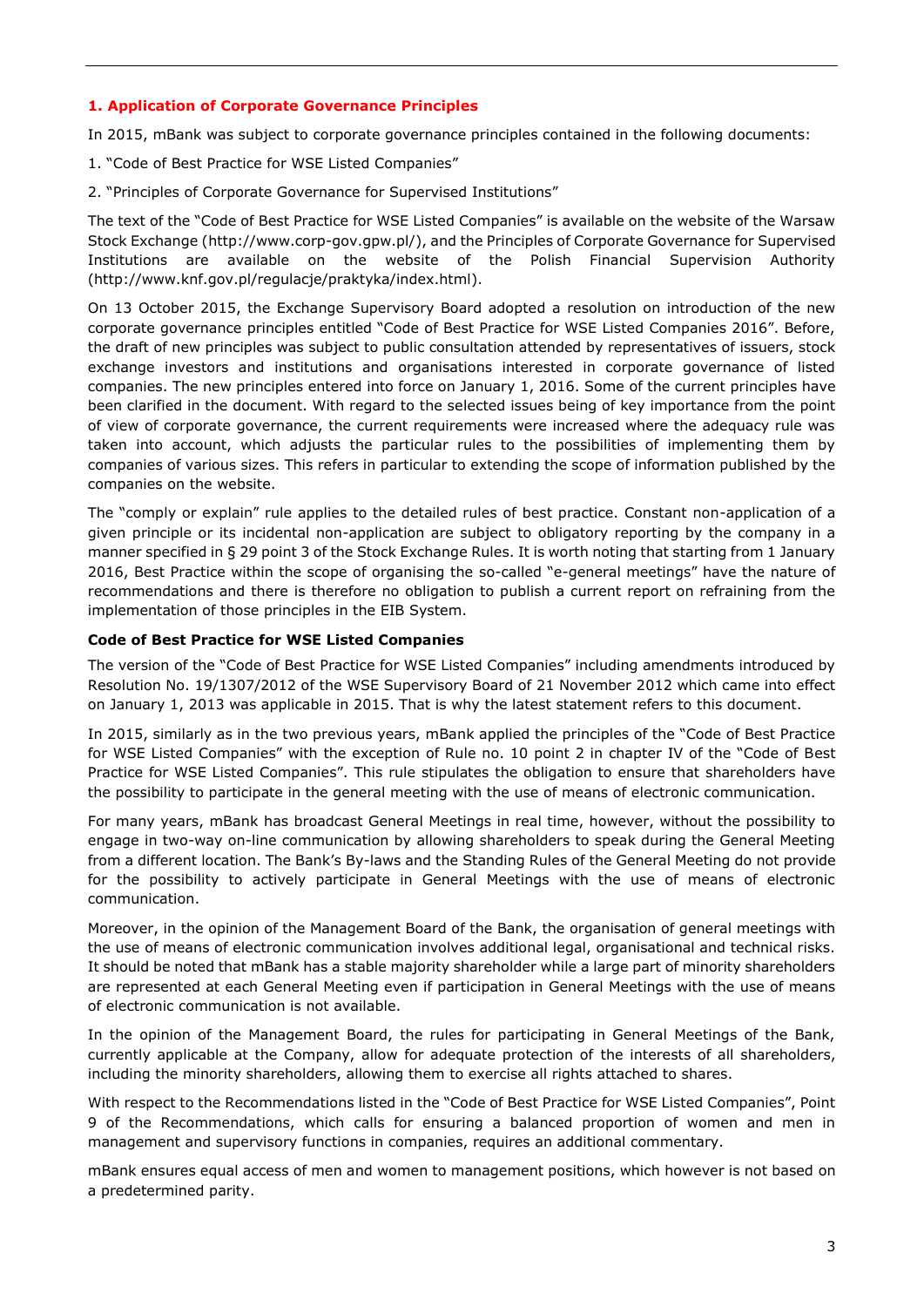The persons recommended and appointed to the Bank's Management Board and Supervisory Board should display the highest competence, be adequately educated and experienced, and have a professional track record. mBank is of the opinion that it would be unjustified to introduce regulations based on preestablished parities, and leaves the decision on selecting members of the Management Board and Supervisory Board in the hands of duly authorised bodies of the Company.

As at the end of 2015, the 12-member Supervisory Board of mBank had two female members: Teresa Mokrysz and Agnieszka Słomka-Gołębiowska. The 7-member Management Board of mBank had one female member: Lidia Jabłonowska-Luba, Chief Risk Officer.

Finally, it is worth mentioning that from among the detailed corporate governance principles ("Code of Best Practice for WSE Listed Companies 2016") applicable as of January 1, 2016, mBank does not apply two rules:

1. The rule II.Z.8. which reads "The chairman of the audit committee meets the independence criteria specified in Rule II.Z.4", Stephan Engels, Member of the Management Board of Commerzbank AG (CFO) is the Chairman of the Audit Committee of the Supervisory Board of mBank S.A. Therefore, Stephan Engels does not meet the criterion of independence, referred to in rule II.Z.4.; however, this does not have an impact on the manner and credibility of tasks performed by the Committee.

2. The rule VI.Z.2. which reads "In order to link the remuneration of members of the management board and key managers with the company's long-term business and financial objectives, the period between granting options or other instruments connected with company shares as part of the incentive programme and the possibility of executing them should be at least 2 years." The conditions for granting variable components of remuneration at mBank S.A. are compliant with Resolution No. 258/2011 of the Polish Financial Supervision Authority of October 4, 2011 drafted in response to EU Directive CRDIII and CEBS guidelines (Committee of European Banking Supervisors; at present, EBA – European Banking Authority) and consistent with EU Directive CRD IV, the provisions of which do not provide for the indication specified in item VI.Z.2. of the Code of Best Practice for WSE Listed Companies 2016 as a condition for awarding the bonus.

# **Corporate Governance Principles for Supervised Institutions**

The "Principles of Corporate Governance for Supervised Institutions" approved by the Polish Financial Supervision Authority on July 22, 2014 are in effect since January 1, 2015. The "Principles of Corporate Governance for Supervised Institutions" cover relations with shareholders and clients, issues relating to the organisational structure, an effective and efficient internal control system, as well as the risks of business activities.

mBank has accepted for application the "Principles of Corporate Governance for Supervised Institutions" excluding the rules defined in § 8 point 4 and § 16 point 1.

The rule in § 8 point 4, which provides as follows: "A supervised institution, when justified by the number of shareholders, should strive for facilitating the participation of all shareholders in the General Meeting of the supervised institution, among others, through ensuring the possibility of electronic active participation in the General Meeting", is similar to rule 10 point 2 in chapter IV of the "Code of Best Practice for WSE Listed Companies". As a large part of mBank's shareholders are represented at General Meetings and with a view to mitigating the risk inherent in active participation in General Meetings with the use of means of electronic communication, mBank has decided that non-compliance with the rule defined in § 8 point 4 was justified.

Likewise, mBank does not comply with the rule defined in § 16 point 1, which provides as follows: "It is proper that meetings of a management body shall be held in Polish. In case of need, necessary assistance of an interpreter should be ensured." The non-compliance derives from the fact that all Members of mBank's Management Board speak fluent English. Communication without an interpreter is more effective as discussions and decisions can be made without the participation of a third party (interpreter). In some circumstances, the participation of an interpreter could make discussions at Management Board meetings more difficult or prolonged due to the complex nature of issues under discussion as well as the specialised language. Furthermore, given that Management Board meetings review information that constitutes the company's secret, it is legitimate to limit to the bare minimum the participation of non-members of the Management Board in its meetings. At the same time, most of mBank's Management Board Members speak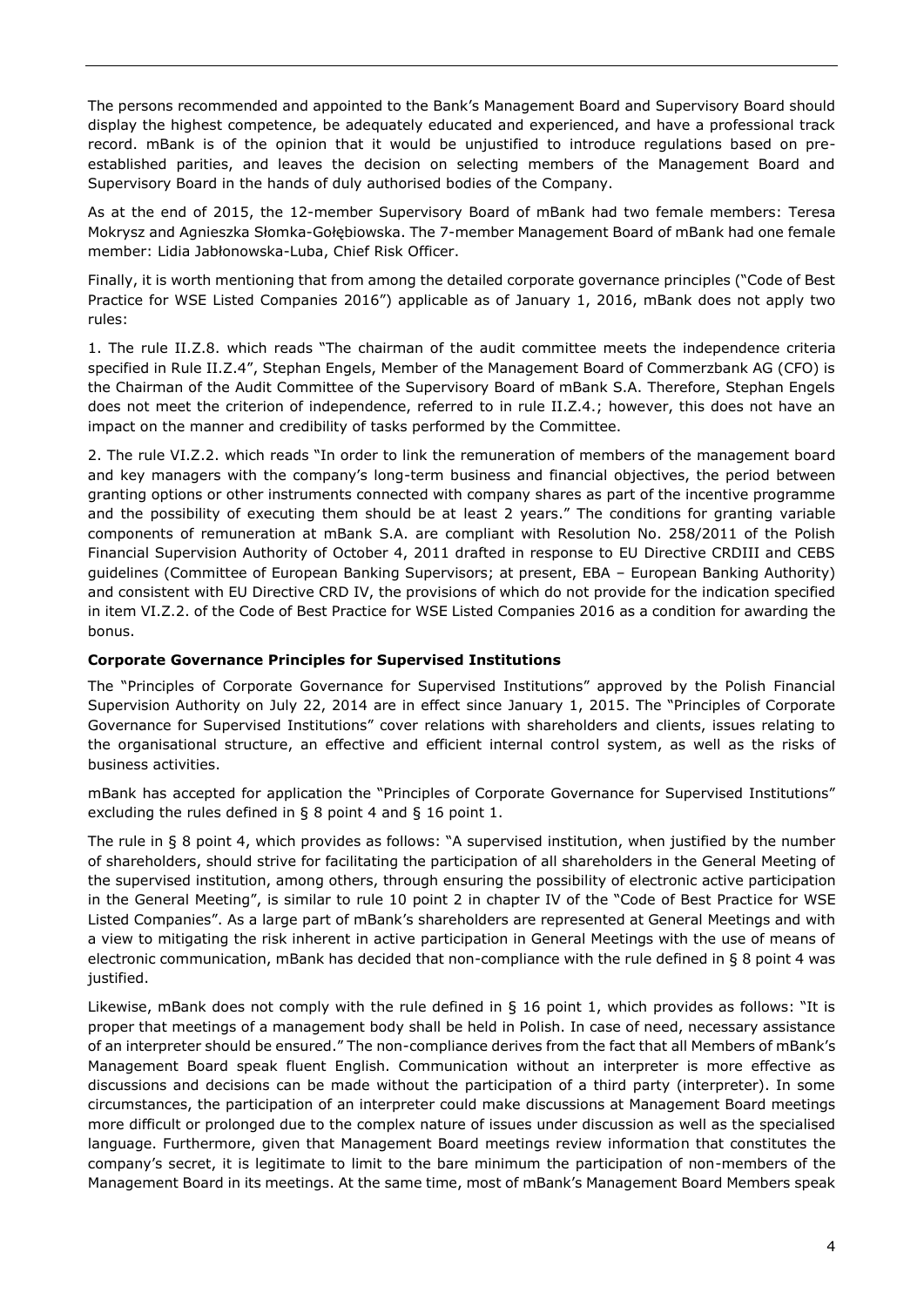Polish, which implies that the Bank can be represented whenever participation of Management Board Members is required including communications in Polish without an interpreter. Furthermore, minutes of Management Board meetings as well as resolutions of mBank's Management Board are prepared in two language versions, ensuring compliance with the provisions of § 16 point 2 of the "Principles".

The stand of shareholders as regards the Corporate Governance Principles was presented in the resolution of the 28th Annual General Meeting of mBank S.A. of March 30, 2015.

In the above resolution, the shareholders undertook:

- **t** to participate in the performance of the statutory objectives of mBank, ensuring security of its operation and following its interest
- not to violate the competence of other statutory bodies of mBank
- $\blacksquare$  to immediately solve any potential conflicts between shareholders to prevent infringing the interest of mBank and its clients
- not to make decisions resulting in transferring assets from the supervised institution to other entities, and in acquisition or alienation of or in conclusion of other transactions leading to the supervised institution disposing of its assets under conditions other than market conditions or posing a threat to the security or interest of the supervised institution; to grant the individual rights to the given shareholder or shareholders when justified on the grounds of achieving significant objectives of mBank and not causing hindrance to proper functioning of the bodies of mBank or discrimination against other shareholders and reflected in the By-Laws of mBank
- **Dubt** to provide, if needed, additional capital or grant financial support to the Bank to the extent to which it is possible and compliant with authorisations, whereas it will only take place after the analysis of the entirety of reasons which led to such a necessity; the shareholders will take into consideration the possibility of providing support from the point of view of their financial situation, provisions of law and supervisory regulations the shareholders are bound to respect and considering the best interest of mBank and its clients.
- **to make decisions with regard to dividend payment depending on the need for maintaining an** appropriate level of equity and on the achievement of strategic objectives of mBank and to take into consideration general and individual recommendations issued by the supervisory authorities.
- **D** to implement the recommendations of the the Polish Financial Supervision Authority regarding the election of members of the Supervisory Board of the Bank.

# **Code of Banking Ethics**

Irrespective of the corporate governance principles, mBank has for many years complied with best banking industry practices developed by the Polish Bank Association (ZBP). The currently applicable version of the Code of Banking Ethics was approved at the 25<sup>th</sup> General Meeting of the Polish Bank Association held on April 18, 2013. The Code of Banking Ethics is a set of principles referring to banks, their employees, and persons acting as intermediaries in banking activities. The Code of Banking Ethics includes two parts: Code of Best Banking Practice and Code of Employee Ethics. The Code of Banking Ethics is available on the website of the Polish Bank Association [\(http://zbp.pl/dla-bankow/zespoly-rady-i-komitety/dzialania-w](http://zbp.pl/dla-bankow/zespoly-rady-i-komitety/dzialania-w-obszarze-legislacyjno-prawnym/komisja-etyki-bankowej)[obszarze-legislacyjno-prawnym/komisja-etyki-bankowej\)](http://zbp.pl/dla-bankow/zespoly-rady-i-komitety/dzialania-w-obszarze-legislacyjno-prawnym/komisja-etyki-bankowej).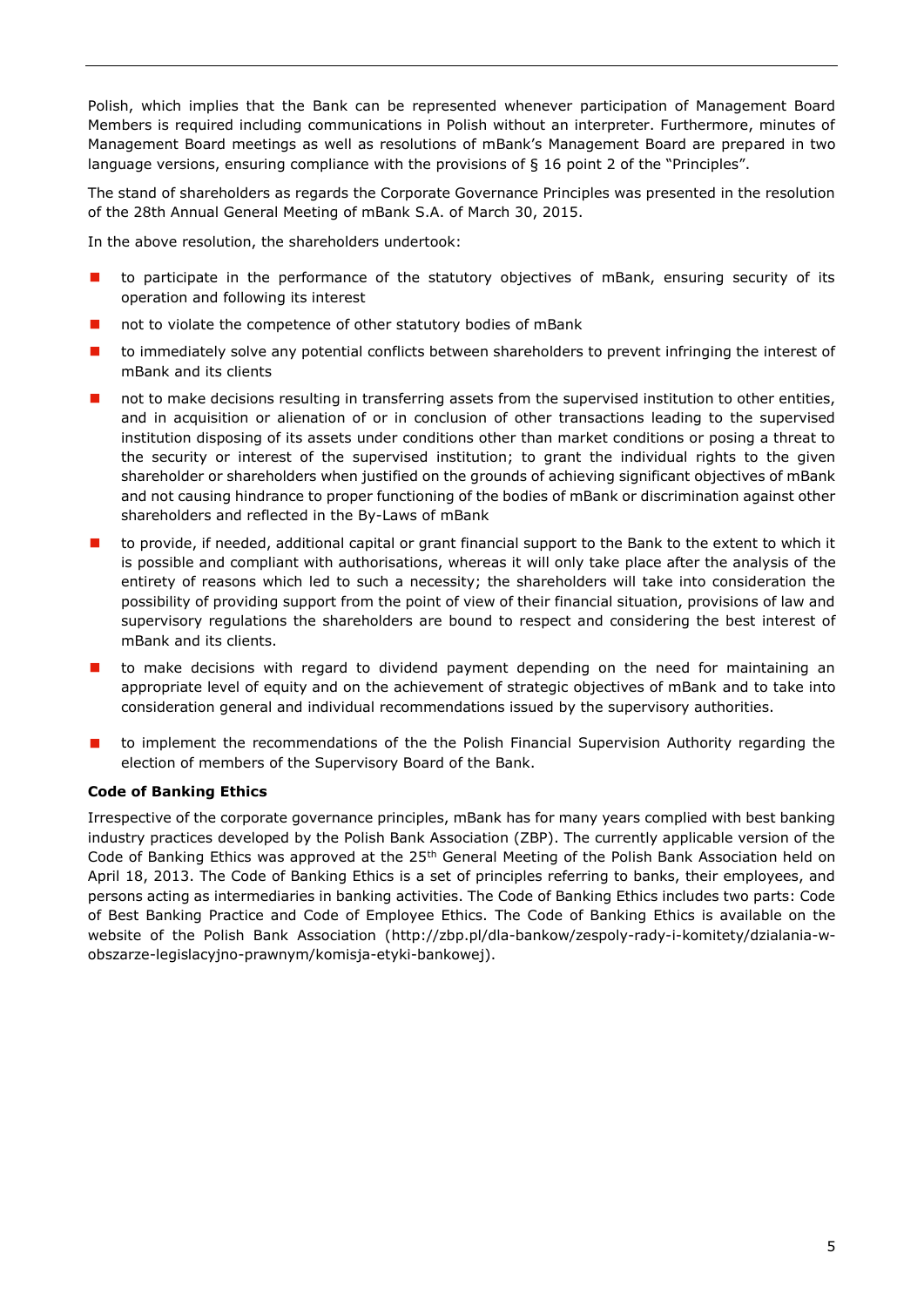## **The disclosure policy**

mBank pursues an open, transparent, and effective information policy. The main means applied in the disclosure policy are:

- **E** current and periodic reports
- **n** meetings, tele- and video-conferences of representatives of the Management Board and the Investor Relations and Group Strategy Department with investors and analysts on a regular basis, both in Poland and abroad
- **Quarterly presentations of financial results for investors and analysts provided directly and through** interactive webcasts and teleconferences
- **n** ongoing contact by phone or e-mail with analysts and investors, including sending Newsletters and other informational materials
- **Participation of the domestic and foreign representatives of the Bank in investor conferences and road**shows in the selected European countries and in the United States of America
- $\blacksquare$  website of the company with a big investor relations section where information is published on, among others, the shareholders of mBank, composition of the Management Board and Supervisory Board, General Meetings (including video recordings of the course of the General Meetings), ratings, the Euro Medium Term Note Programme, quotations of mBank's shares on the WSE, analysts' recommendations, the consensus on mBank Group's expected performance, the target share price, yearly, periodical and ongoing presentations, including presentations with the results of the Group for analysts and stock exchange investors as well as presentations for the investors in the Bank's debt securities, online version of the annual report allowing for an interactive access to the audited financial data, investor's calendar, mBank Analyser allowing for making financial and business analyses in different dimension and the Investor's Calendar. In the section dedicated to corporate governance and best practice the following is included: By-laws and rules of the Bank's bodies, statements on the application of corporate governance principles, principles of remunerating the Management Board and the Supervisory Board, information on incentive programmes, information on the diversity policy, rules for changing the entity entitled to audit financial statements, and information on the participation of men and women in statutory bodies of mBank.

In 2015, the Investor Relations team held in total about 140 investor meetings (the majority of them with the participation of the members of the Management Board of the Bank) attended by about 240 investors and analysts. The team took part in three conferences in Poland and six conferences abroad, organised three mini road-shows with OFE, TFI and other financial investors in the Warsaw headquarters of the Bank and two road-shows in the United States.

## <span id="page-5-0"></span>**2. Internal control and risk management systems with regard to the process of preparing financial statements of mBank**

mBank is equipped with an internal control system which supports Bank management by ensuring the efficiency and effectiveness of the Bank's operation, reliability of financial reports, as well as compliance of the Bank's operation with the provisions of law and internal regulations.

The internal control system includes the following:

- **F** functional control which covers all organisational units and all processes
- $\blacksquare$  risk monitoring and risk control mechanisms
- **n** monitoring compliance of the Bank's operation with the provisions of law and internal regulations
- $\blacksquare$  internal audit.

The adequacy and effectiveness of the internal control system is subject to independent assessment of the Internal Audit Department (DAW). The audit results are reported, among others, to the President of the Management Board, the Chief Risk Officer, and the Chairman of the Supervisory Board of the Bank. Moreover, the Department of Integrated Risk Management and Capital (DKR) manages the process of integrated risk and capital of the Bank and the Group reporting for the Bank's statutory bodies, the regulators and financial market participants, as well as for consolidated supervision.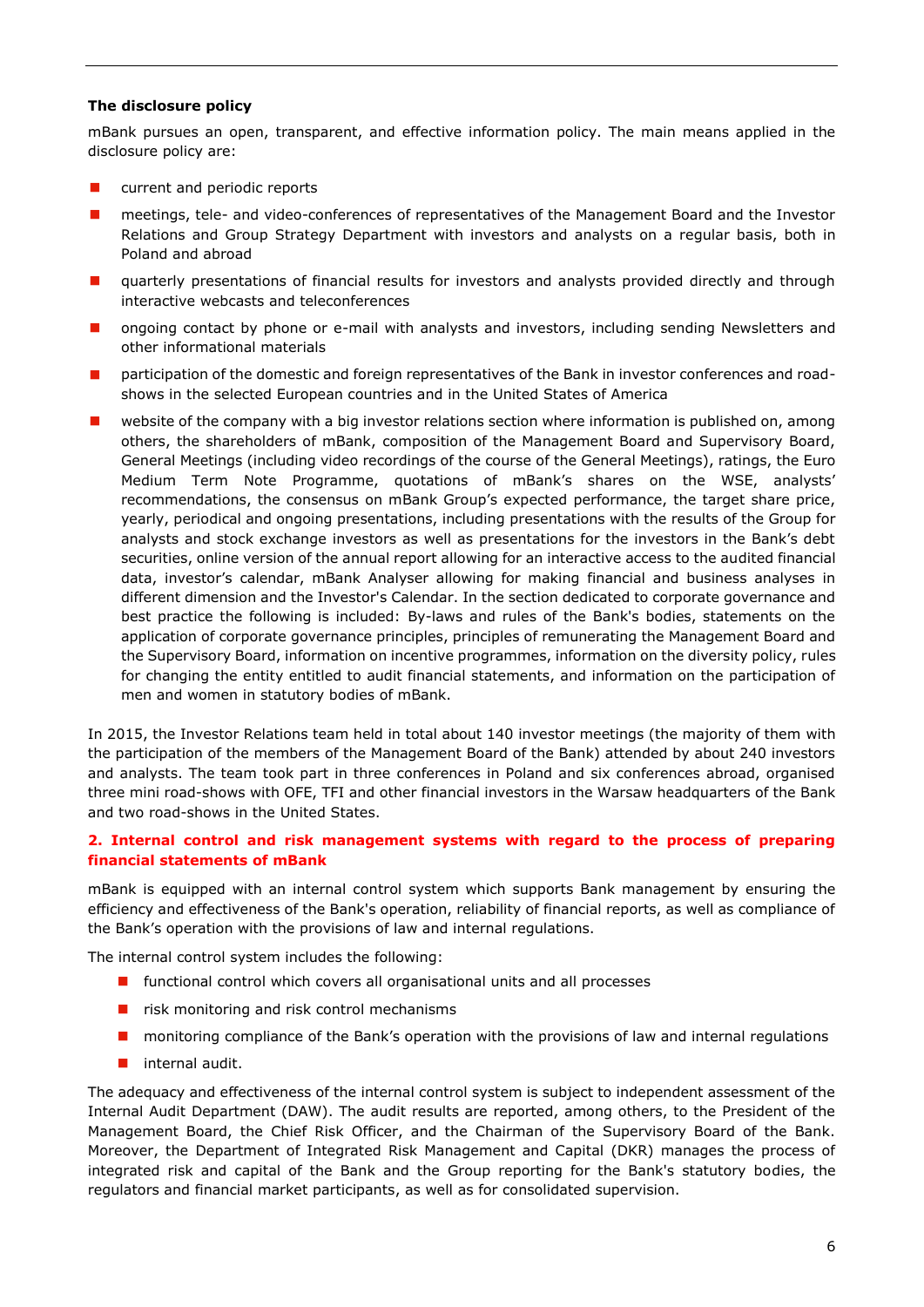The general rules described above are applied also in the process of drafting financial statements.

The process of preparing financial data for reporting is automated and based on the General Ledger of the Bank. Preparation of data in source systems is subject to formalised operational and acceptance procedures. Creating the General Ledger of the Bank takes place within a process covering respective internal controls. Manual adjustments are subject to special controls.

The process of monitoring the operational risk which occurs in the preparation of financial statements in the Bank includes mechanisms which effectively ensure the security of IT systems. mBank has in place a business continuity plan which covers also the IT systems used in the process of preparing financial statements.

Financial statements of mBank and the Group are prepared by the Financial Reporting Department. Consolidated financial statements are based on the data submitted by mBank's subsidiaries. The Financial Reporting Department monitors the reporting packages prepared by the subsidiaries in terms of their correctness, completeness and coherence of data.

The responsibility for keeping accounting books and administering the model chart of accounts lies with the Accounting Department. Both Departments report to the Vice-President of the Management Board, Chief Financial Officer.

Financial statements are submitted to the Management Board of mBank for verification. The Audit Committee of the Supervisory Board receives quarterly financial statements before they are published. After consultations with the Bank's external auditor and the Members of the Management Board of the Bank, the Audit Committee recommends whether the Supervisory Board should approve or reject the annual financial statements.

The annual and semi-annual financial statements of mBank are respectively subject to an independent audit or review by the statutory auditor. The selection of the statutory auditor of the Bank requires a resolution of the General Meeting. The Audit Committee of the Supervisory Board issues an opinion on the selection of the statutory auditor. mBank observes the rule stipulating that the key statutory auditor should change at least once every five years. This is in line with Article 89 of the Act on Statutory Auditors and their Self-Government, Entities Authorised to Audit Financial Statements, and Public Supervision dated 7 May 2009 (Journal of Laws of 2009, No. 77, item 649). According to the above article, the key auditor (the auditor, who signs the opinion and the report) cannot perform auditing activities in the same unit of public interest for a period longer than five years and then can perform such activities only after two years. Furthermore, mBank abides with all recommendations issued by the Polish Financial Supervision Authority regarding the change of statutory auditors.

Pursuant to a resolution no. 32 of the 28th Annual General Meeting of the Bank of March 30, 2015, Ernst & Young Audyt Polska spółka z ograniczoną odpowiedzialnością sp. k. was the entity authorised to audit the Bank's financial statements and consolidated financial statements of the Capital Group for 2015. This company was also the auditor in the years 2013-2014.

The amount of fees paid to Ernst & Young is presented in Note 47 to the Consolidated Financial Statements.

The procedures of co-operation of the Bank and the external auditor ensure that all the important issues related to the recognition of economic events in the books and financial statements are being consulted on an on-going basis.

The aspiration to ensure the highest standards of financial statements is reflected in the high quality of reporting. In "The Best Annual Report 2014" contest organised by the Accounting and Tax Institute, the results of which were announced in September 2015, mBank won the title "The Best of the Best" for the third time in a row. Moreover, mBank received a distinction for the annual report on the Internet.

# <span id="page-6-0"></span>**3. Significant blocks of shares**

Commerzbank AG is the majority shareholder of mBank.

As at December 31, 2015, Commerzbank held directly 29,352,897 shares of mBank, which accounted for 69.49% of the share capital and votes at the General Meeting. 30.51% of mBank shares in free float are held by institutional investors, in particular Polish pension funds and Polish and foreign investment funds as well as individual investors. ING Otwarty Fundusz Emerytalny (ING OFE) exceeded the 5% threshold of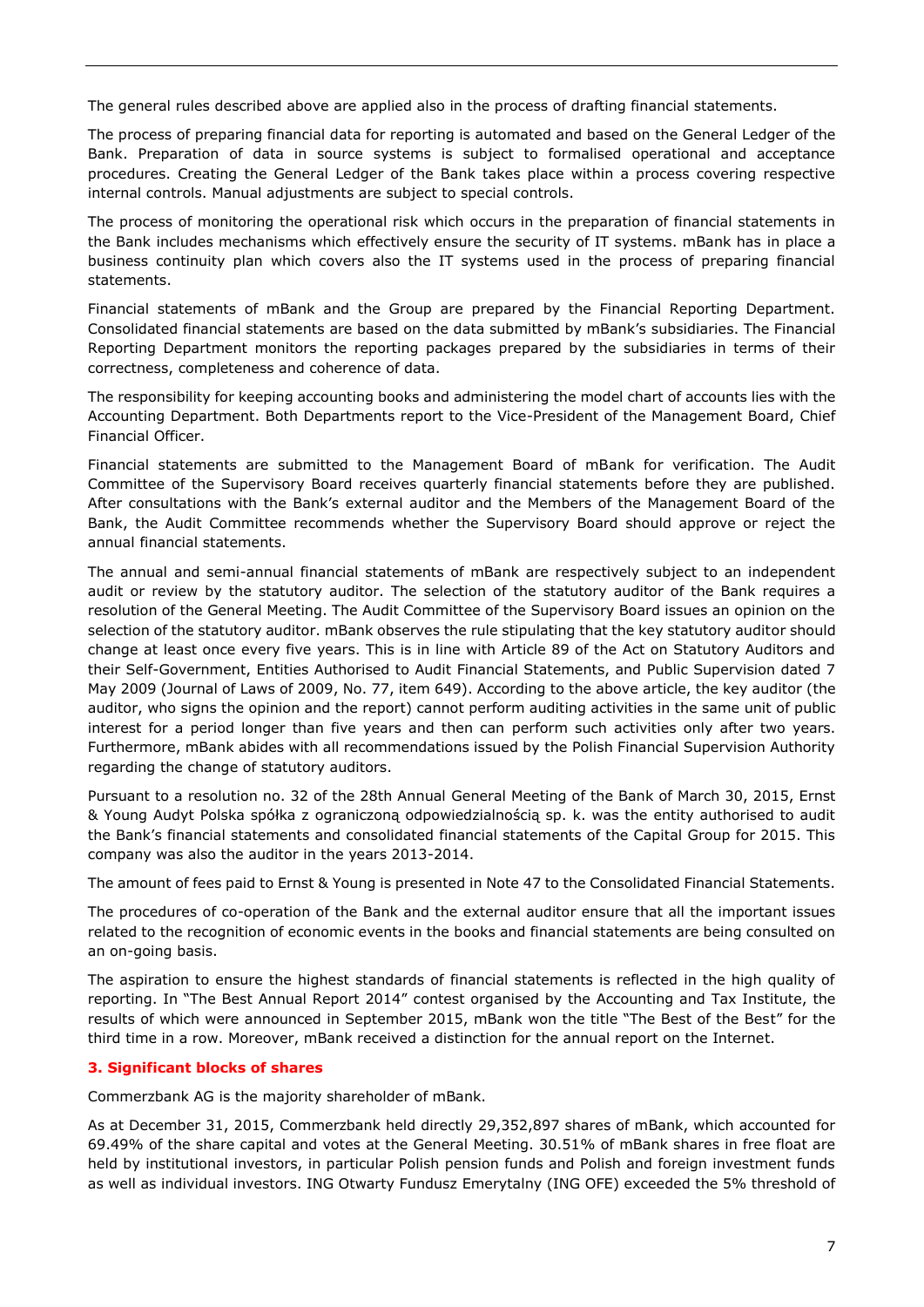shares and votes at the General Meeting. According to the notification sent to the Bank, on 18 March 2015 ING OFE held 5.05% of the share capital entitling it to 5.05% of the total amount of shares and votes at the General Meeting.

The strategic shareholder of mBank, Commerzbank AG, is a leading German bank with a history dating back to 1870, which provides its services to private and corporate customers.

The German government – currently the largest shareholder of Commerzbank – holds more than 15% of stake in the share capital of Commerzbank through Germany's Financial Market Stabilisation Fund (SoFFin). The largest institutional investors are BlackRock and Capital Group – each of them holds a bit more than 5% of the shares of the Bank. The remaining institutional investors hold about 50% of shares in free float.

Commerzbank is one of the leading international commercial banks. Its branches are located in over 50 countries. The basic markets for the Bank are Germany and Poland. There are five segments in the structure of Commerzbank Group: Individual Clients, small and medium-sized enterprises (Mittelstandsbank), Corporations and Financial Markets, Central and Eastern Europe and Non-Core Assets. Commerzbank holds branches and offices in more than 50 countries. With approximately 1,050 branches and more than 90 advisory centres for business customers Commerzbank has one of the densest branch networks among German private banks. In total, Commerzbank boasts more than 16 million private customers, as well as 1 million business and corporate clients. The Bank, which was founded in 1870, is represented at all the world's major stock exchanges. In 2015, it generated gross revenues of EUR 9.8 billion with 51,300 employees. As at 31 December, 2015, Commerzbank Group held assets of EUR 533 billion.

Pursuant to the By-laws of mBank, each share gives the right to one vote at the General Meeting. There are no preferred shares. The control rights of Commerzbank AG as the parent entity of mBank are a result of the number of shares held, their percentage share in the share capital, and the number of votes at the General Meeting of mBank.

The By-laws of mBank do not impose any limitations on the exercise of the voting right. There are no provisions which would separate the equity rights attached to securities from the holding of securities. Furthermore, there are no limitations on the transfer of the property right to securities issued by the Bank.

# <span id="page-7-0"></span>**4. Principles of appointing and dismissing Management Board Members**

Pursuant to the By-laws of mBank, the Management Board is composed of at least three Members appointed for a joint term of 5 years. At least half of the Members of the Management Board, including the President of the Management Board, must hold Polish citizenship, be habitually resident in Poland, speak Polish and have experience on the Polish market which can be used while managing the Bank.

The President of the Management Board, the Vice-Presidents of the Management Board and the other Members of the Management Board are appointed and dismissed by the Supervisory Board, acting pursuant to the provisions of the Banking Law and considering relevant qualifications for the assigned functions. The Polish Financial Supervision Authority (PFSA) approves two Members of the Management Board of the Bank: The Polish Financial Supervision Authority (PFSA) approves two Members of the Management Board of the Bank: the President of the Management Board and the Chief Risk Officer.

In accordance with the Code of Commercial Partnerships and Companies, a Member of the Management Board may also be dismissed or suspended by the General Meeting.

The mandate of a Member of the Management Board expires at the latest on the day of the General Meeting that approves the financial statements for the last full financial year of the term of that Management Board Member. The mandate of a Member of the Management Board also expires if the Member dies, resigns from his or her position, or is recalled. The mandate of a Member of the Management Board appointed before the end of the term expires on the expiration of mandates of the other Members of the Management Board.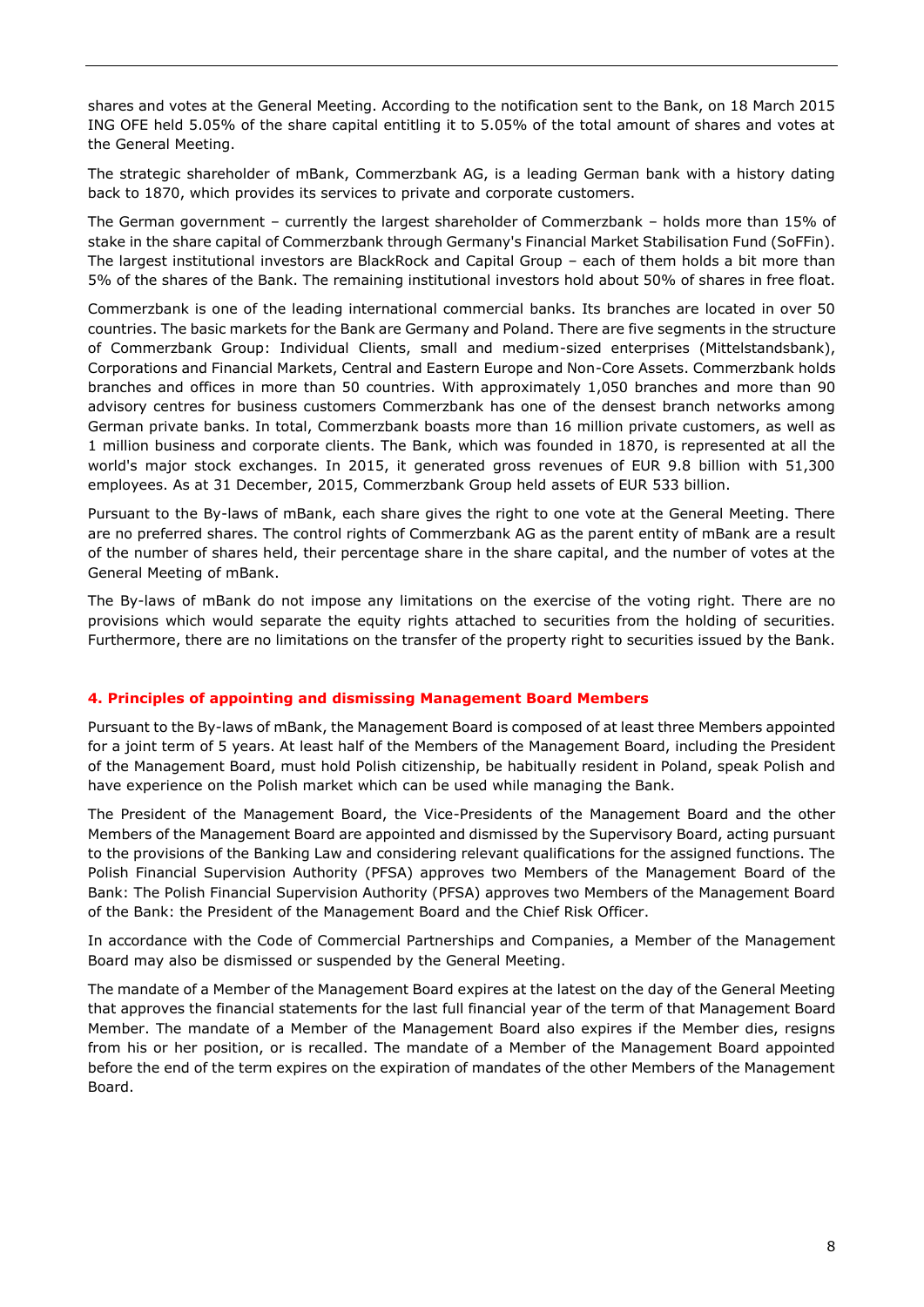#### <span id="page-8-0"></span>**5. Amendments to the Company's By-Laws**

Amendments to the By-Laws of mBank require adoption of a resolution by the General Meeting of mBank and registration of the adopted amendment in the National Court Register. Before the General Meeting of mBank is presented with a draft resolution concerning amendment to the By-Laws, the Management Board of mBank adopts a resolution on the proposed amendment by approving the draft resolution of the General Meeting, and then the draft is presented to the Supervisory Board of mBank for approval.

In accordance with Article 34.2 of the Banking Law Act of 29 August 1997, any amendment to the Bank's By-laws requires the authorisation of the Polish Financial Supervision Authority where such amendment relates to:

- $\blacksquare$  The Bank's registered business name.
- The Bank's registered office, objects and scope of the Bank's operation.
- **The bodies and their competences, including particularly the competences of the Members of the** Management Board appointed with the approval of the Polish Financial Supervision Authority and the decision-making principles, the general organisational structure of the Bank, the procedures applicable to making legally binding statements regarding property rights and obligations, the procedures for issuing internal regulations and the procedure for making decisions on assuming obligations or disposing of assets whose total value with regard to a single entity exceeds 5% of the Bank's own funds.
- $\blacksquare$  The principles of functioning of the internal control system.
- $\blacksquare$  The own funds and the financial management principles.
- Shares preferred or limited as to voting rights.

## <span id="page-8-1"></span>**6. General Meeting and shareholder rights**

#### **General Meeting procedures and powers**

The General Meeting is convened pursuant to the provisions of the Code of Commercial Partnerships and Companies, the Bank's By-laws, and the Standing Rules of the General Meeting. Both the By-laws and the Standing Rules of the General Meeting are available on the website of mBank.

The General Meeting convened by the Management Board in the way of an ordinary procedure is held once a year, no later than in June. The Supervisory Board may convene an Annual General Meeting if the Management Board fails to convene it within the time limits set out in the By-laws and an Extraordinary General Meeting, if the Supervisory Board considers it necessary.

In addition, under specific circumstances, the shareholders have the right to convene a General Meeting or to request for a General Meeting to be convened.

Shareholders may participate in the General Meeting and cast their votes either in person or by proxies. One proxy may represent more than one shareholder.

Subject to the cases defined in the Code of Commercial Partnerships and Companies, the General Meeting is valid regardless of the number of shares represented at the General Meeting.

All matters submitted to the General Meeting are previously submitted to the Supervisory Board for consideration.

Subject to specific exceptions, resolutions of the General Meeting are passed in an open ballot by a simple majority of votes, unless the Code of Commercial Partnerships and Companies or the mBank By- laws impose a stricter requirement for the passing of resolutions on specific issues. A secret ballot is required in the case of elections and motions to dismiss members of the Bank's authorities or liquidators, motions to call members of the Bank's authorities or liquidators to account, and motions concerning personal issues. In addition, a secret ballot is required if requested by at least one shareholder present or represented at the General Meeting.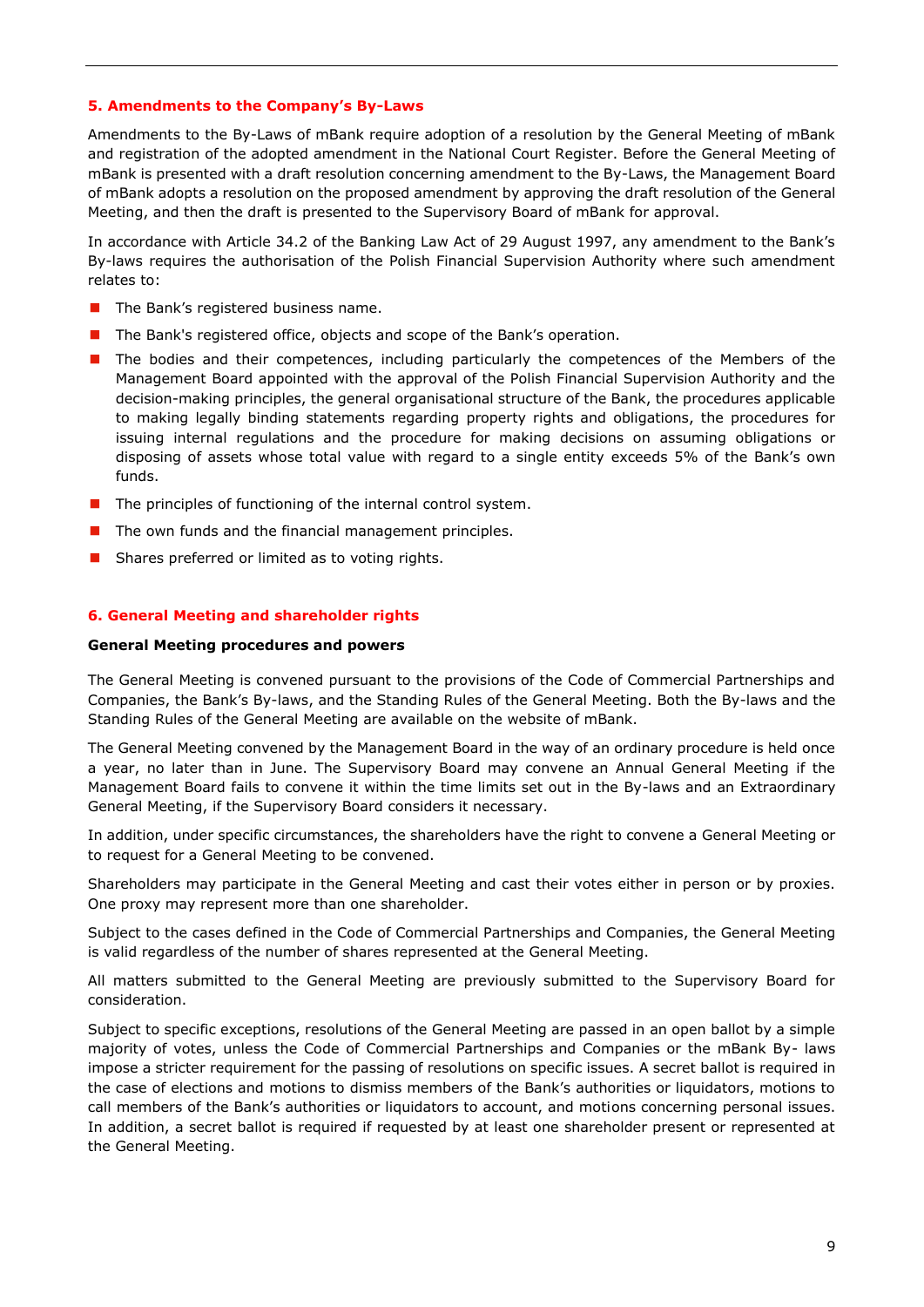Voting takes place with the use of a computer system, which also counts the votes. The By-laws and Standing Rules of the General Meeting do not provide for the possibility to vote by mail or with the use of electronic means of communication.

The following matters require a resolution of the General Meeting (in addition to other matters set out in the Code of Commercial Partnerships and Companies):

- **EXAMINATION 2018** Examination and approval of the report of the Management Board on the Bank's operation and financial statements for the past financial year.
- **Adoption of resolutions on the distribution of profits or coverage of losses.**
- Vote of discharge of duties for members of the Bank's authorities.
- **Election and dismissal of Members of the Supervisory Board.**
- **Amendment to the By-laws.**
- Increase or reduction of the Bank's share capital.
- **Adoption of resolutions concerning the cancellation of shares, which set the rules of acquiring shares** by the Bank, in particular the amounts allotted for purchasing the shares for redemption and funding sources, and in particular setting the policy of share cancellation not regulated in the By-laws.
- Creation and winding up of special purpose funds.
- Issue of convertible bonds or preferred bonds.
- **E** Establishment of the principles of remunerating Members of the Supervisory Board.
- Liquidation of the Bank or its merger with another bank.
- **Appointment of liquidators.**
- **Matters submitted by the Supervisory Board.**
- **Matters submitted by shareholders in accordance with the By-laws.**
- **E** Election of an entity authorised to audit financial statements as statutory auditor of the Bank.

The General Meetings of mBank take place on the Bank's premises in Warsaw and are broadcast on-line. The General Meetings may be attended by the representatives of the media.

#### **Shareholder Rights**

The shareholders have the right to participate in the profit reported in the audited financial statements and allocated by the General Meeting to be paid to the shareholders.

The shareholders representing at least one-half of the share capital or at least one-half of the total number of votes in the Company may convene an Extraordinary General Meeting. The shareholders appoint the chairman of such meeting. The shareholder(s) representing at least one-twentieth of the share capital may request that the Management Board convene an Extraordinary General Meeting and that specific items be put on the agenda for such meeting.

Only persons who are shareholders of the Bank sixteen days before the date of the General Meeting have the right to participate in the General Meeting of the Bank. The shareholder(s) of the Bank representing at least one-twentieth of the share capital may request that specific items be put on the agenda for the Annual General Meeting. The request should be submitted to the Management Board of the Bank no later than twenty-one days prior to the date of the Annual General Meeting.

Shareholders may participate in the General Meeting and cast their votes either in person or by proxies.

A shareholder has the right to:

- **U** Vote, propose motions and raise objections.
- **Justify his or her position briefly.**
- **E** Stand for election for Chairman of the General Meeting and propose a candidate for Chairman of the General Meeting to be noted in the minutes.
- $\blacksquare$  Take the floor during the proceedings and make a reply.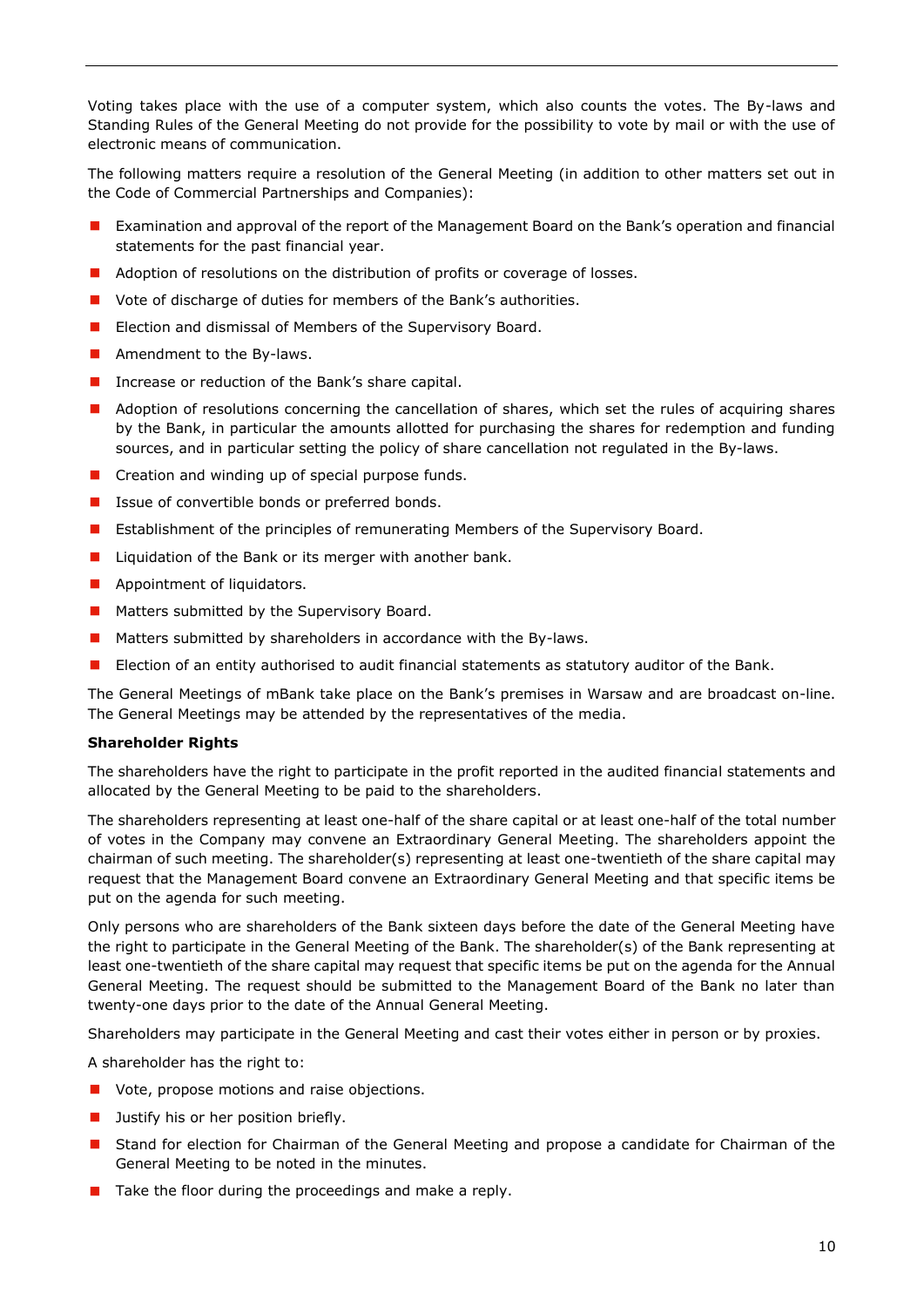- $\blacksquare$  Table draft resolutions concerning the items put on the agenda.
- **Propose amendments and additions to draft resolutions on the agenda for the General Meeting before** the discussion on the item covering the draft resolution concerned by the proposal is closed.
- **Propose formal motions relating to the proceedings and the voting procedure.**
- **Propose candidates for the Bank's Supervisory Board in writing to the Chairman of the General Meeting** or orally to the minutes.
- **Review the book of minutes and request a copy of resolutions authenticated by the Management Board.**
- **T** Take legal action to have a resolution of the General Meeting annulled where the shareholder voted against a resolution of the General Meeting and after its adoption raised an objection to the minutes or the shareholder was unreasonably prevented from participating in the General Meeting or the shareholder was not present at the General Meeting as a result of it being convened incorrectly or the adopted resolution not being on the agenda.
- **Thake legal action against the Company to have a resolution of the General Meeting annulled where the** resolution is in breach of law.

The Management Board is obliged to provide the shareholder, at the shareholder's request, with information concerning the Company if this is justified by the assessment of an issue on the agenda. The Management Board should refuse information if:

- **This could damage the Company or its associated company or subsidiary, in particular due to disclosure** of technical, trade or organisational secret of the Company.
- **This could expose a Member of the Management Board to criminal, civil or administrative liability.**

In justified cases, the Management Board may provide information in writing no later than two weeks after the General Meeting is adjourned.

# **28th Annual General Meeting in 2015**

The 28th Annual General Meeting was held on March 30, 2015 and, after adjourning the session, it was continued on April 29, 2015. The break resulted from receiving on the day of the General Meeting the stand of the Polish Financial Supervision Authority recommending to retain the whole profit generated in the period between January 1 and December 31, 2014 until additional capital requirements are set, while the draft resolution of the General Meeting provided for paying out a dividend of PLN 17 per share, under the condition that the specified minimal levels of the total capital ratio and net profit are presented in the audited financial statements of mBank S.A. for H1 2015.

During the session on March 30, 2015, the General Meeting adopted resolutions concerning:

- **A** approving the financial statements and the reports of the Management Board of mBank and mBank Group for 2014,
- **n** the vote of discharge of duties for members of the Supervisory Board and the Management Board,
- $\blacksquare$  amendments to the By-laws of the Bank,
- **E** stance of shareholders of mBank concerning the Corporate Governance Principles for Supervised Institutions adopted by the Polish Financial Supervision Authority,
- **A** appointment of an auditor to audit the financial statements of mBank and mBank Group, and
- **n** changes concerning the rules of conducting the incentive programme by the Bank and conditional share capital increase by way of issuing shares excluding preemptive rights of the existing shareholders in order to allow the participants of the employee incentive programmes to take up the Bank's shares in connection with the extension of the period of their validity.

On April 29, 2015, the resumed 28th General Meeting of mBank adopted a resolution on dividing the profit, and thus the profit of mBank in the amount of PLN 1,174,096,218.00 was allotted in the following way:

- PLN 50,000,000.00 for the general risk fund of mBank
- **PLN** 406,523,549.00 for the supplementary capital of mBank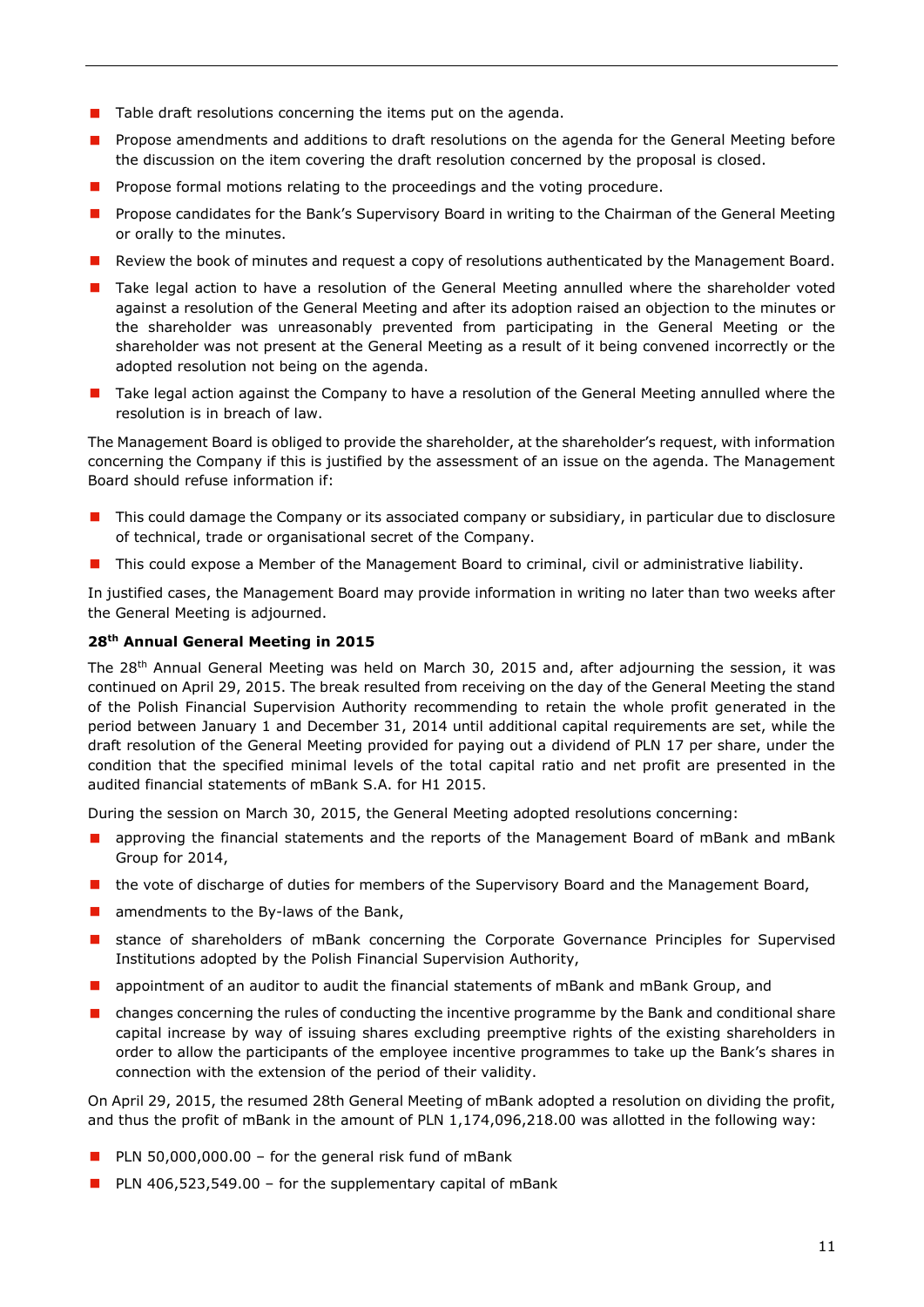■ The remaining part of the profit, amounting to PLN 717,572,669.00, remained undistributed.

The resolutions adopted by the  $28<sup>th</sup>$  Annual General Meeting and the detailed voting results are available on the Bank's website in the section dedicated to General Meetings ([http://www.mbank.pl/relacje](http://www.mbank.pl/relacje-inwestorskie/walne-zgromadzenia/)[inwestorskie/walne-zgromadzenia/\)](http://www.mbank.pl/relacje-inwestorskie/walne-zgromadzenia/).

# <span id="page-11-0"></span>**7. Composition, powers and procedures of the Management Board and the Supervisory Board**

# **Composition of the Management Board**

The Management Board is composed of at least three members appointed for a joint term of 5 years. At least half of the Members of the Management Board, including the President of the Management Board, must hold Polish citizenship, be habitually resident in Poland, speak Polish and have experience on the Polish market which can be used while managing the Bank. The Members of the Management Board manage selected areas of the Bank's operation within the scope determined by the President of the Management Board. The division of powers of the Members of the Management Board has been described in detail in the Management Board's resolutions.

The composition of the Management Board of the Bank did not change in 2015. The composition of the Management Board appointed for a joint term of 5 years by the Supervisory Board on April 11, 2013 is as follows:

- 1. Cezary Stypułkowski President of the Management Board, Chief Executive Officer
- 2. Przemysław Gdański Vice-President of the Management Board, Head of Corporate and Investment Banking
- 3. Jörg Hessenmüller Vice-President of the Management Board, Chief Financial Officer
- 4. Lidia Jabłonowska-Luba Vice-President of the Management Board, Chief Risk Officer
- 5. Hans-Dieter Kemler Vice-President of the Management Board, Head of Financial Markets
- 6. Cezary Kocik Vice-President of the Management Board, Head of Retail Banking
- 7. Jarosław Mastalerz Vice-President of the Management Board, Chief Operations Officer

Detailed information on mBank Management Board Members is presented below:

#### **Cezary Stypułkowski - President of the Management Board, Chief Executive Officer**



Cezary Stypułkowski holds a Ph.D. in Law from the University of Warsaw. In the late 1980s, he studied at Columbia University Business School in New York as a participant of the Fulbright Program. Starting in 1991, he chaired the management board of Bank Handlowy S.A. (currently Citibank Group) for nearly thirteen years. Mr Stypułkowski was appointed as president of the

management board of the PZU Group in 2003. From 2006 to 2010 he worked for J.P Morgan in London, and from 2007 as Managing Director of J.P. Morgan Investment Bank in Central and Eastern Europe. Mr Stypułkowski was also a member of the International Advisory Board for Deutsche Bank Management Board, INSEAD International Advisory Board and the Geneva Association. Since 2012 he has been the co-chairman of the Emerging Markets Advisory Council of the Institute of International Finance in Washington (IFF).

Cezary Stypułkowski was appointed President of the Management Board of mBank on August 2, 2010, acting as President of the Management Board of the Bank as of October 1, 2010, approved as President of the Management Board by the Polish Financial Supervision Authority on October 27, 2010.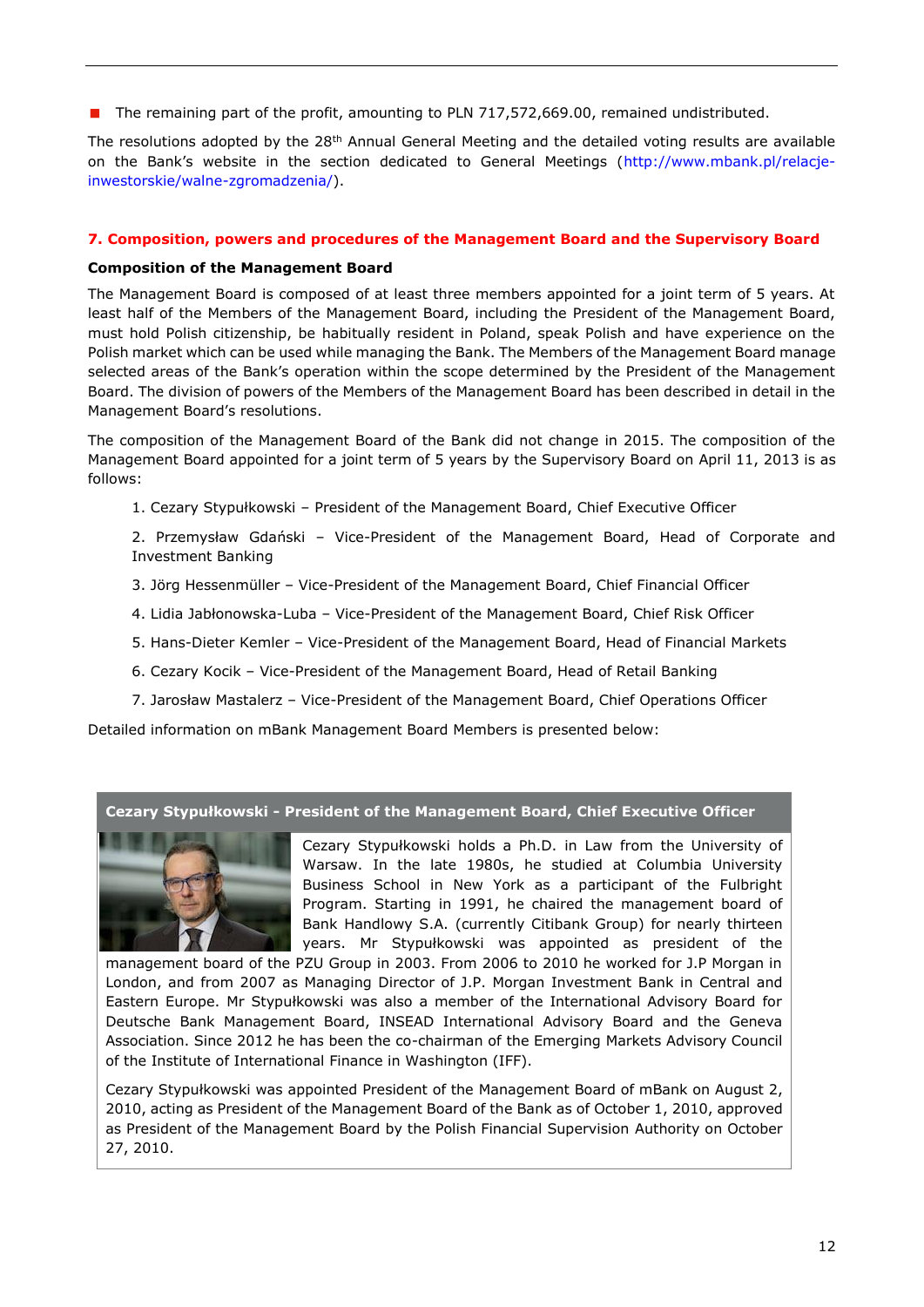**Przemysław Gdański – Vice-President of the Management Board, Head of Corporate and Investment Banking**



Przemysław Gdański graduated from the University of Gdańsk (major: International Trade) and completed a one-year program in international banking and finance at Loughborough University in the UK. In 2012, he completed the Advanced Management Program (AMP) at IESE Business School.

He has over 20 years of experience in corporate and investment banking. From 1993 to 1995 he worked for IBP Bank S.A., then for ABN AMRO Bank in Poland, Romania and in the headquarters in Amsterdam. From 2002 to 2006, he was the Managing Director of the Large Corporates Division in Bank BPH Bank S.A.. From May to November 2006 he was CEO and General Director of Calyon Bank Polska and Calyon S.A. Branch in Poland.

In November 2006, he took the position of Deputy CEO in BPH Bank, responsible for corporate banking and real estate financing. After the merger of part of BPH Bank and Pekao S.A., he became the Deputy CEO of Pekao S.A. responsible for the Corporate Banking, Markets and Investment Banking Division.

Mr Gdański has been a Member of the Management Board since November 19, 2008.

#### **Jörg Hessenmüller - Vice-President of the Management Board, Chief Financial Officer**



Jörg Hessenmüller graduated from Hochschule für Bankwirtschaft in Frankfurt am Main in 1997 and was awarded a Master's in Management (Diplom–Betriebswirt (FH)). From 1989 to 2009 he worked for Dresdner Bank, holding the position of, among others, Head of Financial Control responsible for London, New York, Moscow, Sao Paulo and Asia. In 2009

Mr. Hessenmüller was appointed Managing Director in Commerzbank Group and worked as Head of Investment Banking Finance, Group Finance, responsible for controlling and management reporting on: Corporates and Financial Markets, Portfolio Restructuring Unit, Group Treasury and Public Finance.

Member of the Management Board of the Bank since April 16, 2012.

**Lidia Jabłonowska-Luba – Vice-President of the Management Board, Chief Risk Officer**



Lidia Jabłonowska-Luba graduated from the Mathematics Institute of the University of Gdańsk. From 1994 to 2001, Ms Jabłonowska-Luba was Vice-President of Schroder Salomon Smith Barney Poland, where she advised a number of clients, financial institutions in particular, on M&A and public equity transactions. In 2002, Ms Jabłonowska-Luba joined Citigroup in Poland, first as the Head of the Financial

Institutions & Public Sector Division and from November 2003 as the Member of the Management Board in charge of finance and operational risk management, capital management and the implementation of the New Capital Accord. From 2008 to 2010, she served as Vice-President of the Management Board of Kredyt Bank and Advisor to the CEO of Warta S.A. and TUnŻ Warta S.A., acting as Chief Finance and Risk Officer. From 2010 to 2012 Ms Jabłonowska-Luba was the Senior General Manager at KBC Group in Brussels, where she was responsible for managing all risk types in the group, including model development and valuation, risk policies and procedures, risk support for business decisions, supervision and reporting, ICAAP and ORSA processes, capital adequacy policy and technological support for risk management. Her main task was to implement a new approach to risk management within KBC Group. Additionally, Ms Jabłonowska-Luba held the position of Vice Chairman of the Group Risk Management Committee and also served as a member of the Group Risk and Capital Oversight Committee and ALCO at KBC Group.

Member of the Management Board of the Bank since April 12, 2013.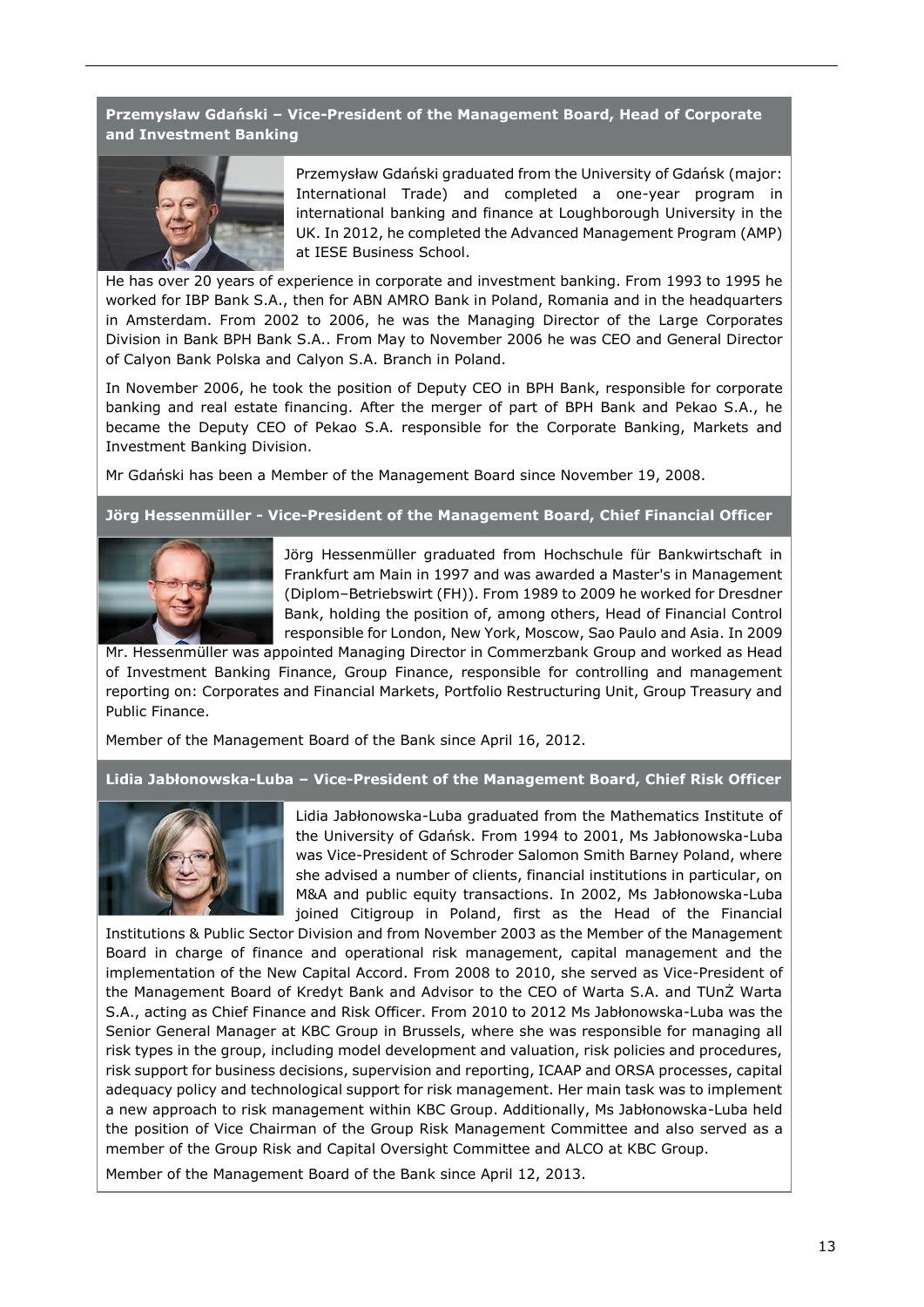## **Hans-Dieter Kemler – Vice-President of the Management Board, Head of Financial Markets**



Mr Kemler graduated from the Westphalian Wilhelm University of Münster in 1996. Between 1991 and 1992, worked in Bond Trading Department at Dresdner Bank. Between 1996 and 1998, employed with Sal. Oppenheim jr. & Cie. KGaA, Financial Markets Department in Frankfurt am Main. From 1998 to 2005, Head of the Corporate Risk Advisory in the Head Office of Commerzbank. Since 2005, member of

the senior management of Commerzbank responsible for international public finance. He also acted as a managing director at Erste Europäische Pfandbrief- und Kommunalkreditbank AG in Luxemburg.

Member of the Management Board of the Bank since July 10, 2009.

**Cezary Kocik - Vice-President of the Management Board, Head of Retail Banking**



Cezary Kocik graduated with a degree in Banking and Finance from the University of Łódź. He is a licensed stockbroker. From 1994 to 1996 Mr Kocik was employed with the brokerage house of Bank PBG as a securities broker. Starting in 1996 he worked for Bank PBG in the Investment Banking and Debt Collection and Restructuring divisions. In 1999, Mr Kocik was employed with the Debt Collection

and Loan Restructuring Department of Bank Pekao S.A. In 2000 he was appointed director of a Pekao Branch in Łódź.

Since 2004, he has been working for mBank. Until 2006 he was the Director of the Retail Loans Department. In 2007, he was appointed Director of the Sales and Marketing Department responsible for Multibank. From 2008 to 2010 he held the position Managing Director for Multibank and in 2010 he was appointed Managing Director for Retail Banking Sales and Business Processes.

Member of the Management Board of the Bank since April 1, 2012.

# **Jarosław Mastalerz – Vice-President of the Management Board, Chief Operations Officer**



Jarosław Mastalerz (born in 1972) graduated from the University of Łódź, the Economics and Sociology Department (major: Foreign Trade) and the Management Department (major: Management Accounting). He holds a certificate of the Association of Chartered Certified Accountants. From 1996 to 1998 he worked as a consultant in PricewaterhouseCoopers. In 1998 he started to work for the Zurich

Group. Initially, he was responsible for the organisation and market strategy of the pension fund, and then he took over the position of Marketing Director and became a member of the Management Board. Starting in 2000, he served as the Member of the Management Board responsible for the retail client segment of the Zurich Group in Poland, and from 2001 - as Financial Director. From January 2003 to the end of June 2006, he was a Member of the Management Board and the Financial Director of Generali T.U. S.A and Generali Życie T.U. S.A. From January 1, 2003, he was responsible for the financial department, the actuarial office, controlling and bancassurance. In 2002, he participated in the process of merging Zurich companies with Generali companies. On July 20, 2006, he was appointed Chief Executive Officer of BRE Ubezpieczenia, then as Chief Executive Officer of BRE Ubezpieczenia Towarzystwo Ubezpieczeń S.A. He was responsible for developing and integrating insurance programmes offered within the BRE Bank Group as well as providing process management services in distributing insurance to external partners.

In August 2007, Jarosław Mastalerz was appointed by the Supervisory Board as member of the Management Board of BRE Bank SA (currently mBank S.A.), Head of Retail Banking, responsible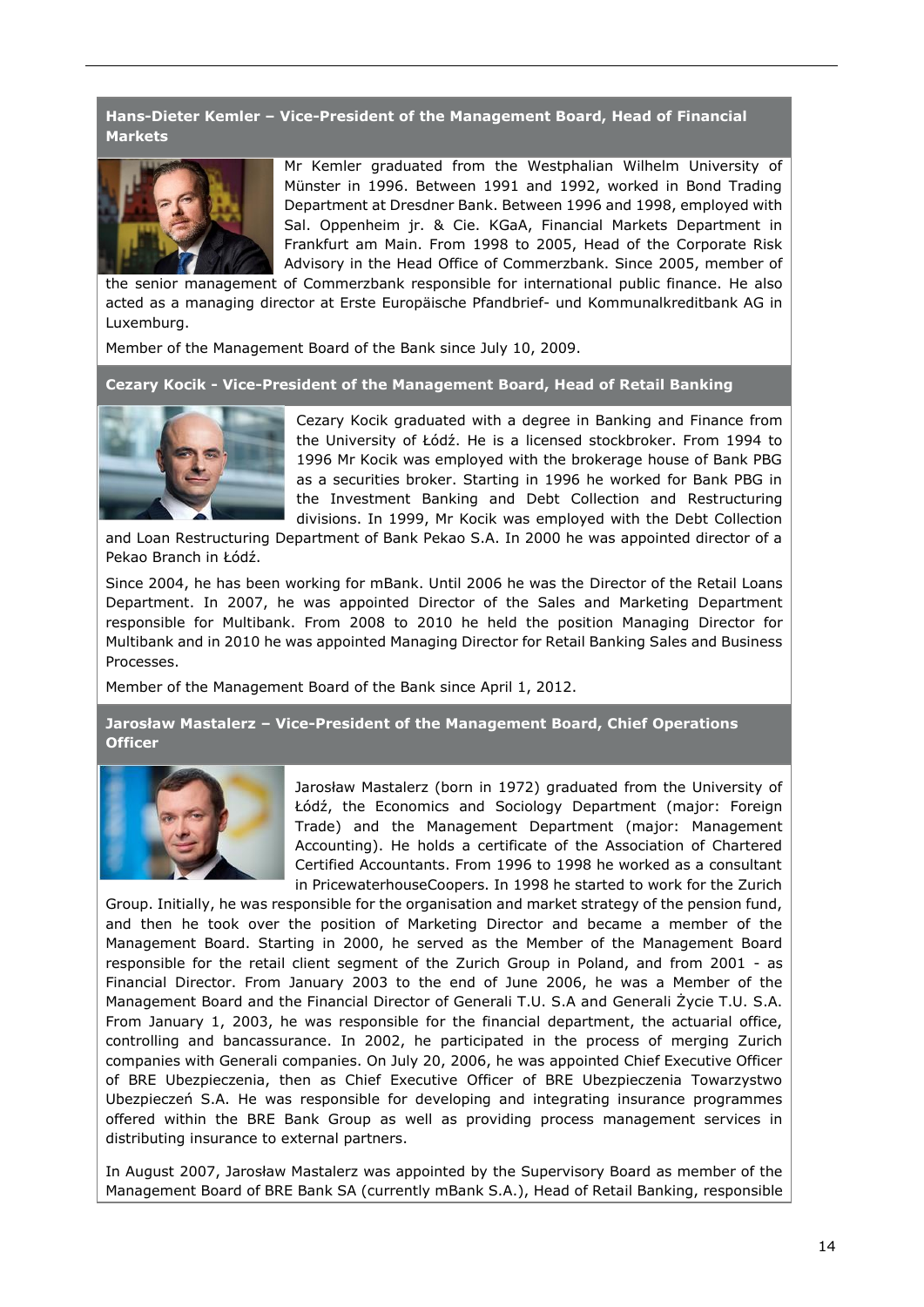for the coordination of all the business and communication activities of mBank in Poland, Czech Republic and Slovakia, as well as Multibank, Private Banking and Aspiro S.A., a subsidiary set up during his term of office. In April 2012 Mr Mastalerz was appointed Member of the Management Board, Chief Operations Officer responsible for IT and logistics area.

#### **Powers and procedures of the Management Board**

The Members of the Management Board are jointly liable for the overall operation of the Bank. They work collegially and inform each other about the most important matters concerning the Bank for which particular Members of the Management Board are responsible. The Management Board may appoint standing committees or teams to perform specific functions or to co-ordinate the work of organisational units of the Bank or to perform specific tasks.

The following committees led by Members of the Management Board operate at mBank:

- Resource Management Committee (chairperson: Cezary Stypułkowski)
- Capital Management Committee (chairperson: Jörg Hessenmüller)
- **Data Quality and IT Systems Development Committee (chairperson: Jörg Hessenmüller)**
- Assets and Liabilities Management Committee of mBank Group (chairperson: Hans-Dieter Kemler)
- **F** Foreign Branch Supervision Committee of mBank S.A. (chairperson: Cezary Kocik)
- **The Credit Committee of the mBank Group (chairperson: Lidia Jabłonowska-Luba)**
- Retail Banking Risk Committee (chairperson: Lidia Jabłonowska-Luba)
- Corporate and Investment Banking Risk Committee (chairperson: Lidia Jabłonowska-Luba)
- Financial Markets Risk Committee (chairperson: Lidia Jabłonowska-Luba)
- **IT Architecture Committee of mBank S.A. (chairperson: Jarosław Mastalerz)**
- IT Projects Committee of mBank S.A. (chairperson: Jarosław Mastalerz).

The Management Board manages the Bank's business, represents the Bank and defines the guidelines for the Bank's operation, especially for the areas subject to risks, including the credit policy, the investment policy, the Bank's assets and liabilities management policy, and the guarantee policy. The Management Board presents to the Supervisory Board on a regular basis comprehensive information on all significant aspects of the Bank's operation and risks related to its operation as well as risk management methods.

The Management Board operates pursuant to its Rules approved by the Supervisory Board (available on the Bank's website). The Rules determine among others the issues which require consideration of the Management Board as a collegial body and adoption of a resolution of the Management Board.

All resolutions are adopted by a majority of votes of the Management Board Members present at the meeting, and in the case of an equal number of opposing votes, the President of the Management Board has the casting vote. The Members of the Management Board strive to adopt resolutions by consensus.

Rules and levels of remuneration of Members of the Management Board are determined by the Remuneration Committee of the Supervisory Board.

The rules of the incentive programme for the Management Board as well as the principles of allocating bonuses to Management Board Members are defined in Resolutions of the Supervisory Board.

Total remuneration of the Members of the Management Board includes a fixed and a variable part.

For more information on the incentive system for the Management Board please see section Reports of the Management Board entitled "mBank Group's incentive system".

The section below presents a brief description of the 2014 incentive programme for the Management Board which replaced the Incentive Programme Rules of December 7, 2012.

Under the programme, the Members of the Bank's Management Board have the right to receive a bonus, including a non-cash bonus paid in the Bank's shares, including phantom shares (i.e. virtual shares).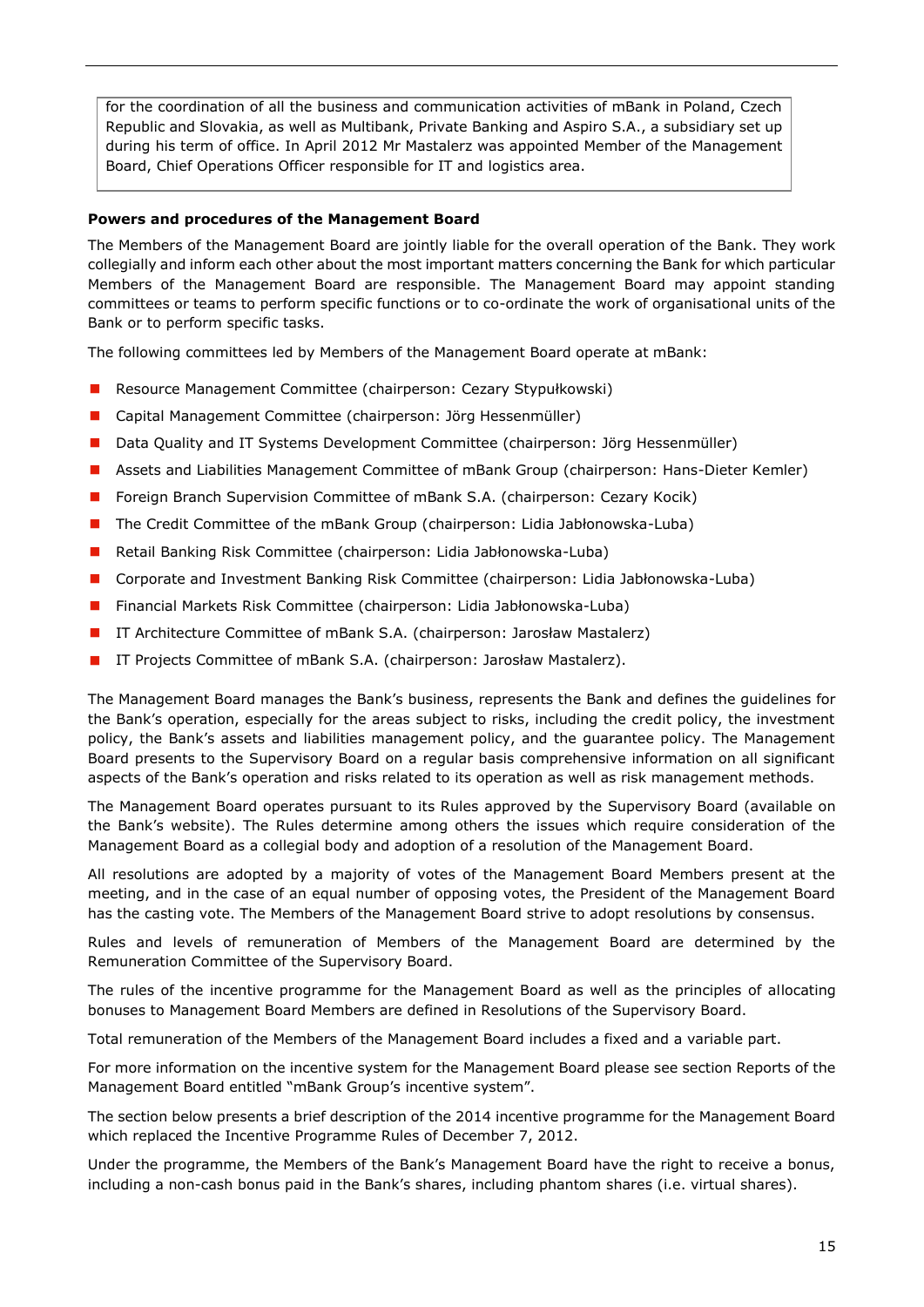The net ROE of mBank Group and the monthly remuneration as at the end of the financial year for which the bonus is to be awarded constitute the basis for the acquisition of the right to a bonus and for the calculation of the amount of the bonus for a given financial year. One part of the base bonus is the equivalent of 50% of the base amount calculated depending on the ROE. The other part of the bonus may be granted by the Remuneration Committee of the Supervisory Board on the basis of its appraisal of the Management Board Member and achievement of the MbO objectives. The two parts of the bonus constitute the base bonus. 40% of the base bonus is paid in the year when it is determined: 50% in cash and 50% in Bank shares, or bonds with a pre-emptive right to take up shares, or phantom shares. The remaining 60% of the base bonus is deferred and paid in three equal tranches in three subsequent years: 50% in cash and 50% in Bank shares, or bonds with a pre-emptive right to take up shares, or phantom shares.

A detailed description of the rules of the incentive programme for the Management Board based on shares is presented in Note 44 of the Consolidated Financial Statements.

|    |                        | Remuneration paid in 2015 (in PLN) |                       |                |                                                                                                     |
|----|------------------------|------------------------------------|-----------------------|----------------|-----------------------------------------------------------------------------------------------------|
|    |                        | <b>Basic</b><br>remuneration       | <b>Other benefits</b> | Bonus for 2014 | <b>Cash settlement</b><br>of the incentive<br>programme<br>based on<br><b>Commerzbank</b><br>shares |
| 1. | Cezary Stypułkowski    | 2,092,108                          | 174,833               | 650,000        | 827,941                                                                                             |
| 2. | Lidia Jabłonowska-Luba | 1,219,483                          | 228,872               | 360,000        |                                                                                                     |
| 3. | Przemysław Gdański     | 1,200,000                          | 143,184               | 360,000        | 658,950                                                                                             |
| 4. | Joerg Hessenmueller    | 1,263,000                          | 166,535               | 380,000        |                                                                                                     |
| 5. | Hans-Dieter Kemler     | 1,218,561                          | 366,354               | 360,000        | 688,900                                                                                             |
| 6. | Cezary Kocik           | 1,200,000                          | 156,825               | 400,000        |                                                                                                     |
| 7. | Jarosław Mastalerz     | 1,200,000                          | 125,670               | 360,000        | 778,749                                                                                             |
|    | Total:                 | 9,393,152                          | 1,362,273             | 2,870,000      | 2,954,540                                                                                           |

The remuneration of the current Management Board in 2015 and in 2014 is presented below.

|    |                        | <b>Remuneration paid in 2014 (in PLN)</b> |                       |                       |                                                                                                     |
|----|------------------------|-------------------------------------------|-----------------------|-----------------------|-----------------------------------------------------------------------------------------------------|
|    |                        | <b>Basic</b><br>remuneration              | <b>Other benefits</b> | <b>Bonus for 2013</b> | <b>Cash settlement</b><br>of the incentive<br>programme<br>based on<br><b>Commerzbank</b><br>shares |
| 1. | Cezary Stypułkowski    | 2,091,963                                 | 155,478               | 1,294,010             | 279,935                                                                                             |
| 2. | Lidia Jabłonowska-Luba | 1,200,000                                 | 131,749               | 520,000               |                                                                                                     |
| 3. | Przemysław Gdański     | 1,200,000                                 | 127,515               | 720,000               | 860,734                                                                                             |
| 4. | Joerg Hessenmueller    | 1,263,000                                 | 161,860               | 720,000               |                                                                                                     |
| 5. | Hans-Dieter Kemler     | 1,217,190                                 | 372,506               | 600,000               | 891,308                                                                                             |
| 6. | Cezary Kocik           | 1,200,000                                 | 91,772                | 760,000               |                                                                                                     |
| 7. | Jarosław Mastalerz     | 1,200,000                                 | 109,274               | 760,000               | 983,029                                                                                             |
|    | Total:                 | 9,372,153                                 | 1,150,154             | 5,374,010             | 3,015,006                                                                                           |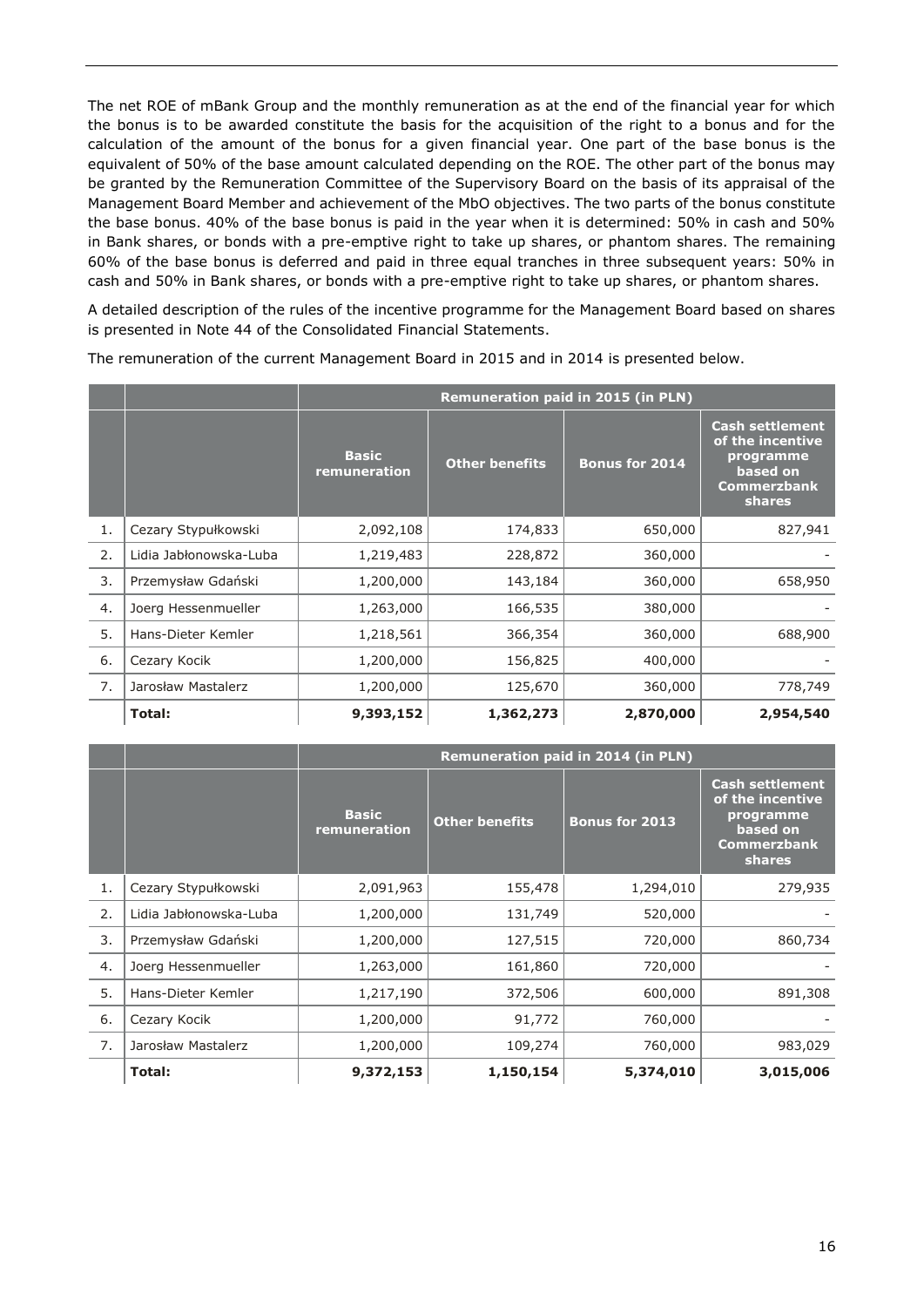# **Composition of the Supervisory Board**

The Supervisory Board acts on the basis of adopted Rules and performs the functions provided for in the By-laws of the Bank, the Code of Commercial Partnerships and Companies, and the Banking Law. The Bylaws of mBank provide that the Supervisory Board consists of no less than five Members elected by the General Meeting for a joint term of three years. The number of the Supervisory Board Members is defined by the General Meeting. A Member of the Supervisory Board whose mandate expired in the course of the joint term of the Supervisory Board may be replaced with another person, elected by the Supervisory Board.

At least half of all Supervisory Board Members, including the Chairman, shall have Polish citizenship. Pursuant to the statutory requirement, at least two Supervisory Board Members are independent, unless the General Meeting decides otherwise. The independence criteria of the Supervisory Board Members are stipulated in the Rules of the Supervisory Board.

In 2015, the Supervisory Board consisted of the following members:

- 1. Maciej Leśny Chairman of the Supervisory Board
- 2. Martin Zielke Deputy Chairman of the Supervisory Board
- 3. Martin Blessing Member of the Supervisory Board
- 4. Andre Carls Member of the Supervisory Board
- 5. Stephan Engels Member of the Supervisory Board
- 6. Thorsten Kanzler Member of the Supervisory Board
- 7. Teresa Mokrysz Member of the Supervisory Board
- 8. Stefan Schmittmann Member of the Supervisory Board
- 9. Agnieszka Słomka-Gołębiowska Member of the Supervisory Board
- 10. Waldemar Stawski Member of the Supervisory Board
- 11. Wiesław Thor Member of the Supervisory Board
- 12. Marek Wierzbowski Member of the Supervisory Board

On November 24, 2015 Maciej Leśny, Chairman of the Bank's Supervisory Board, received a letter of resignation from Dr. Stefan Schmittmann, Member of the Bank's Supervisory Board and Chairman of the Risk Committee on resigning from the held functions as of December 31, 2015. Pursuant to a Resolution of the Supervisory Board of the Bank dated December 10, 2015, Dr. Marcus Chromik, replacing Stefan Schmittmann who resigned as of January 1, 2016, was appointed Member of the Supervisory Board of the Bank until the end of the term of office of the current Supervisory Board. He was also appointed Chairman of the Risk Committee of the Supervisory Board of mBank.

More detailed information on mBank Supervisory Board Members is presented in the table below.

# **Maciej Leśny – Chairman of the Supervisory Board**

In 1969 Maciej Leśny completed his studies at the Faculty of Economic Sciences at the Warsaw University. During his professional career, Mr Leśny worked for 6 years in the shipbuilding industry in Gdańsk and 8 years for Zakłady Elektronicznej Techniki Obliczeniowej. For more than 22 years he had worked in the central state administration, including 8 years in the position of Undersecretary of State: in the Ministry of Foreign Economic Co-operation; the Ministry of Economy, Labour and Social Policy; and finally in the Ministry of Infrastructure.

He completed post-graduate studies and training at universities in the USA: He completed post-graduate studies and training in the United States at the Michigan University (Business School of Administration) and De Paul University (Chicago). In 1992-1993, as a scholarship holder of the US government, Mr Leśny studied at the American University in Washington, DC. During his scholarship he served a four-month internship at the World Bank and completed a privatization training course in the International Monetary Fund.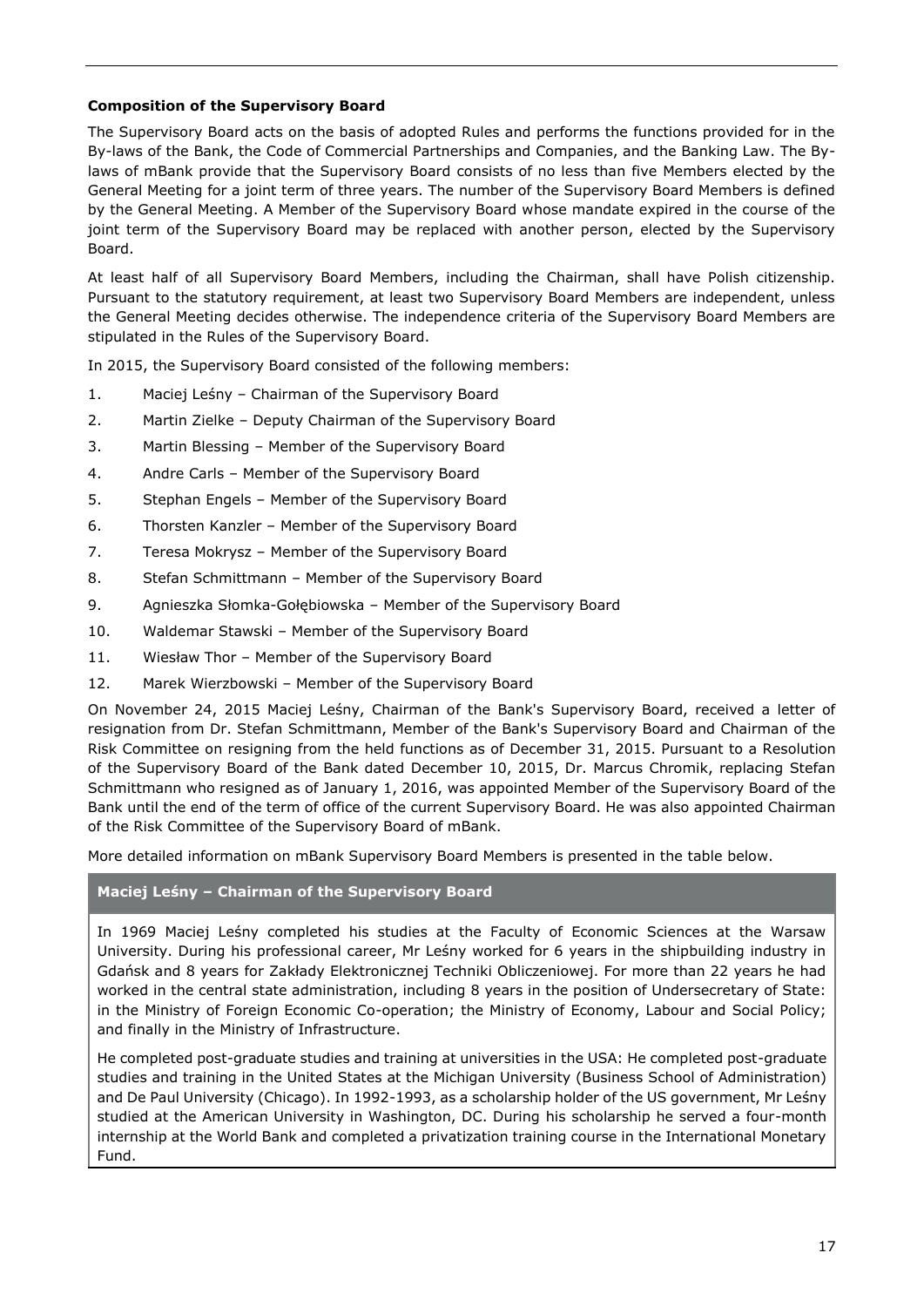From March 1994 to 1998, Mr Leśny was the Chairman of the Supervisory Board of BRE Bank (currently mBank). By December 2001, he had become a Member of the Supervisory Board. In 2004, Mr Leśny was re-elected Chairman of the Supervisory Board.

**Martin Zielke - Deputy Chairman of the Supervisory Board**

Mr Zielke studied at Göttingen University in 1985-1990, Master's degree (Diplom-Kaufmann) in Economics graduated in 1990.

In 1983-1985 he worked for Deutsche Bank AG, Kassel Branch. In 1990-2000 he worked for Dresdner Bank AG in Frankfurt am Main. In 1990-1995, Mr Zielke was the manager of sub-project relating to retail customer strategy. In 1997, he was the head of new market positioning project. In 1997-1999, Mr Zielke was the Regional Head of Retail Banking, Northern Region. In 1999-2000, Mr Zielke was the Head of special project on retail banking /Area Head of Business Development.

Later, until May 2001 he was a Regional Head of Portfolio Investment, Member of Operative Management Team in Deutsche Bank 24. In June-December 2001, Mr Zielke was the Regional Head of Financing Retail Banking with Deutsche Hyp, Frankfurt am Main. In January 2002-December 2004, he was the Group Manager, Retail Banking, Commerzbank AG, Frankfurt am Main. In January 2005-March 2006, Mr Zielke was the Group Manager Corporate Banking Commerzbank AG, Frankfurt am Main. From April 2006 to December 2007, Mr Zielke was the Member of the Board of Managing Directors of Eurohypo Aktiengesellschaft, Eschborn.

From February 2008 to November 2010, Mr Zielke was the Group Manager, Group Finance Division, Commerzbank AG, Frankfurt am Main.

Since November 2010 he has been a Member of the Board of Managing Directors of Commerzbank AG, responsible for the Private Clients Segment. Mr Zielke is a member of Supervisory Boards of Comdirect Bank AG, Commerz Real AG and Commerz Real Investmentgesellschaft mbH.

**Martin Blessing – Member of the Supervisory Board**

A graduate of business administration in Frankfurt and St. Gallen. In 1988 he was awarded an MBA from the University of Chicago.

Between 1989 and 1996, Mr Blessing worked for McKinsey in Frankfurt am Main and New York, becoming a Partner in 1994. He became a partner in 1994. In 1997, he joined Dresdner Bank AG, where he was Manager of the Department for Private Customers. From 2000 to 2001, Mr Blessing was Chairman of the Board of Advance Bank AG in Munich.

Mr Blessing was appointed to the Board of Managing Directors of Commerzbank AG in 2001 and became the Chairman of the Board of Managing Directors in 2008. He held his initial position as a Member of the Supervisory Board of BRE Bank from 2005 until 2008.

#### **Andre Carls - Member of the Supervisory Board**

Having studied business economics and completed a doctorate at the University of Cologne, Dr Carls joined Commerzbank through an international trainee programme in 1990.

He subsequently held various positions in Corporate Finance and Capital Markets in Frankfurt and from 1998 to 2000 was Executive Director of the Investment Banking Division of Commerzbank in London. From 2000 to 2008, Dr Carls was a member of the Board of Managing Directors of comdirect bank AG, from September 2002 to November 2004 as CFO and from November 2004 to March 2008 as CEO. From March 2008, to September 2008 he held the position of Vice-President of the Management Board and CFO of BRE Bank S.A. (currently mBank S.A.).

From March 2008 to December 2013, Dr Carls has been CEO of Commerzbank Auslandsbanken Holding AG and CEO of Central & Eastern Europe-Holding of Commerzbank AG. In January 2014, Dr Carls became a Divisional Board Member in the "Mittelstandsbank" of Commerzbank AG.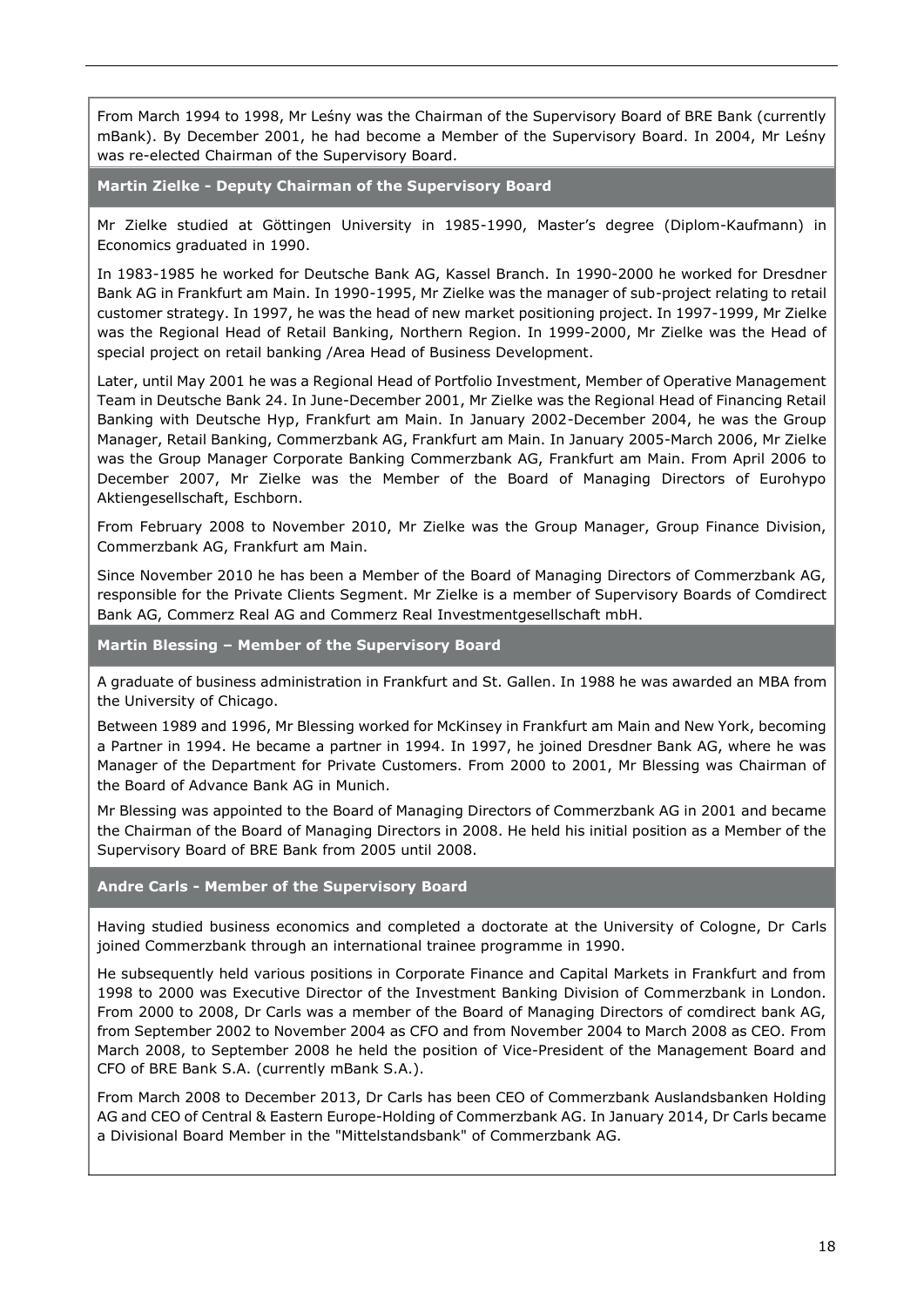### **Marcus Chromik – Member of the Supervisory Board**

Marcus Chromik studied in Munich, Göttingen, and Kiel. He also spent time in the US, engaged in scientific research in Michigan. Mr Chromik holds a PhD in nuclear physics. He started his professional career with McKinsey in 2001. In 2004 he joined Postbank Group, where he held various executive positions, including new issues and syndication, liquidity management, and Credit Treasury. Then he served as Chief Market Risk Officer for Commerzbank more than three years and was responsible for the Bank's market and liquidity risk management.

Dr Marcus Chromik has been a Divisional Board Member and Chief Credit Risk Officer for the Core Bank since 2012. On November 4, 2015, the Supervisory Board of Commerzbank appointed him to the Board of Managing Directors. He took up his post as Chief Risk Officer on January 1, 2016.

## **Stephan Engels – Member of the Supervisory Board**

Stephan Engels studied Business Administration at the University of St. Gallen. Between 1988 and 1993 he worked at Daimler-Benz AG's internal audit department. Afterwards he headed the Regional Controlling Europe at debis AG for three years. From 1996 to 2000 he served as Chief Financial Officer at debis AirFinance B.V. In 2000, he joined DaimlerChrysler Bank AG, as Member of the Board for Credit then Chief Financial Officer & IT.

From 2003 he worked at DaimlerChrysler Services AG, lastly as a Member of the Board for Finance, Controlling, Risk Management & Strategy. From 2007 to 2012 he was a Member of the Executive Committee of Mercedes-Benz Car Group for Finance & Controlling and Head of Management Group Controlling at Daimler AG.

# **Thorsten Kanzler - Member of the Supervisory Board**

Thorsten Kanzler studied mechanical engineering and economics at the University of Technology in Darmstadt (Germany), where he obtained the Diplom-Wirtschaftsingenieur (M.Sc. Eng.).

From 1991 to 2004 he was employed at Deutsche Bank AG on various positions in the treasury and risk management area in Frankfurt, New York, Sydney and London. Between 2004 and 2007, Mr. Kanzler was Group Treasurer and Divisional Board Member of Corporate & Investment Banking in WestLB AG in Düsseldorf.

From May 2007, Mr. Kanzler was Head of Group Treasury & Capital Management at Dresdner Bank AG in Frankfurt am Main. Since the beginning of 2009, Mr. Kanzler has been Divisional Board Member for Group Treasury at Commerzbank AG. Mr. Kanzler is responsible for assets and liabilities management, risk management of the banking books, capital management and funding.

#### **Teresa Mokrysz – Member of the Supervisory Board**

A graduate of the Academy of Economics (now the University of Economics) in Katowice (1978).

In 1990, Teresa Mokrysz created the brand "Mokate", one of the most recognizable Polish brands in the world. She transformed a small family-run company into a group of international companies with worldwide operations. As a co-owner, she directs nine Mokate companies with their business seats in Poland and Central Europe. She has built from scratch production plants in Żory and Ustroń and expanded a production facility near Prague (production of coffee, tea, confectionary, ingredients for the food industry). She has successfully launched her products in several dozen countries on all continents.

In 2000, the International Association of Women Entrepreneurs from Los Angeles awarded her with the title "The Leading Women Entrepreneurs of the World". Teresa Mokrysz has been the recipient of numerous prestigious awards in Poland and abroad. She has been awarded Commander's Cross of Polonia Restituta by the President of the Republic of Poland. She funds scholarships for talented and less well-off young people and provides financial support to health care institutions, nursing care homes, orphanages and schools.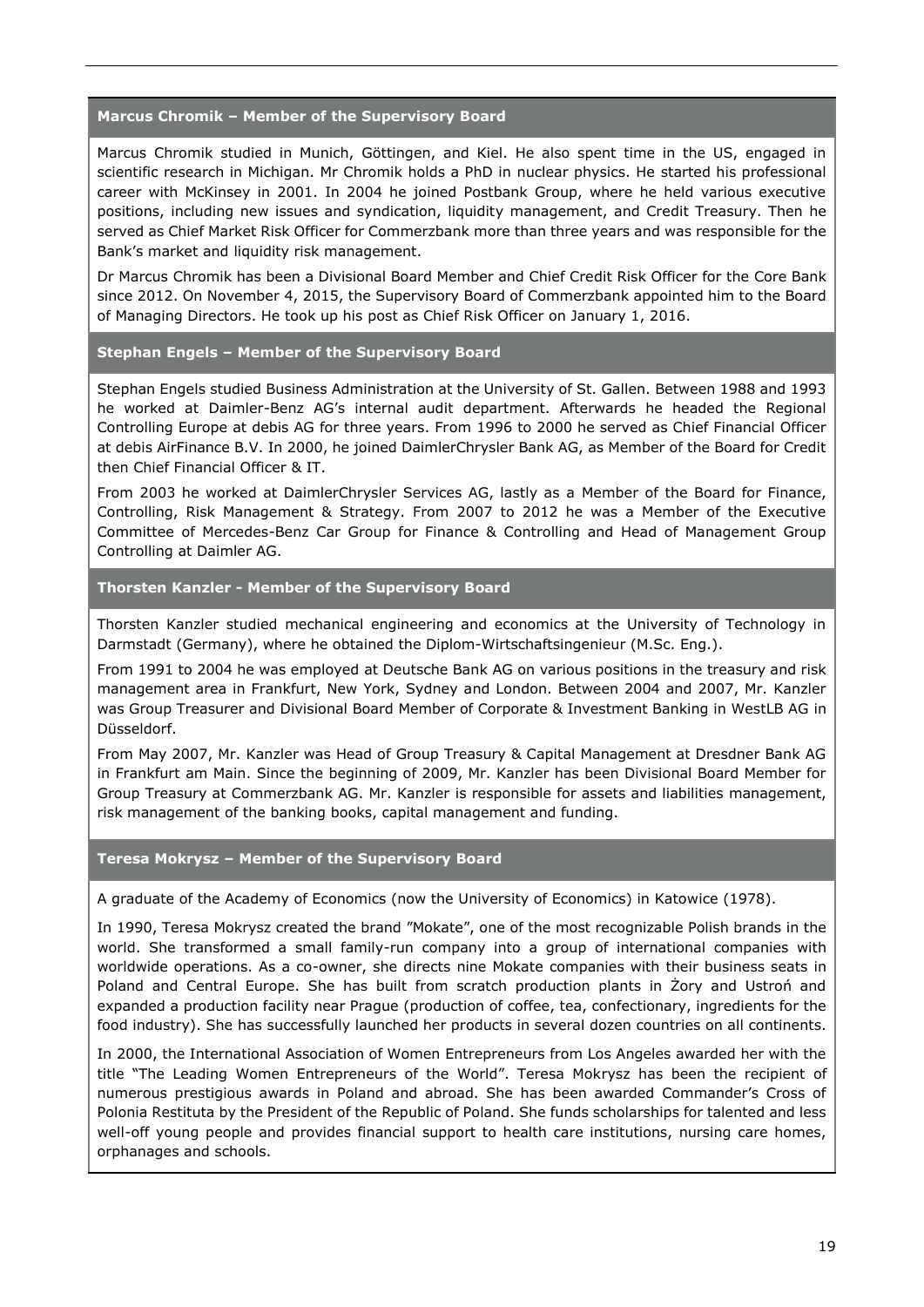#### **Stefan Schmittmann - Member of the Supervisory Board till 31 December 2015**

Mr Schmittmann is a graduate of business administration, doctorate in economics at the University of St. Gallen in Switzerland. In 1986-2003, he was employed at Bayerische Vereinsbank AG and, as of 1998, with Bayerische Hypo- und Vereinsbank AG.

In 2004-2005 he was a Chairman of the Board of Directors of Vereins- und Westbank AG, Hamburg. In 2005, Member of the Divisional Board of Directors in Munich and 2006-2008, Member of the Management Board of Bayerische Hypo- und Vereinsbank AG in Munich, where he was responsible for the Corporate Customer and Commercial Real Estate Customer Division, and Member of the Executive Committee UniCredit Corporate Division.

Between November 2008 and December 31, 2015 he was a Member of the Board of Managing Directors of Commerzbank AG, currently he is holding the position of Chief Risk Officer.

#### **Agnieszka Słomka-Gołębiowska – Member of the Supervisory Board**

Agnieszka Słomka-Gołębiowska has got a PhD in economics. She is a graduate of Warsaw School of Economics of faculty: finance and banking and MBA in the French Management Institute (IFG). She obtained a PhD degree at the Warsaw School of Economics (SGH), with a dissertation on bank's corporate governance over an enterprise. Currently she is working as a lecturer at Warsaw School of Economics and she is conducting research into corporate governance.

Previously, Director in the Industrial Development Agency responsible for corporate governance (2006- 2009) and later consultant for private and public companies at Arthur Andersen. Since 2006, she sits on supervisory boards. She completed the Alexander von Humboldt Fellowship at the University of Muenster (2003-2004) and the Polish-American Fulbright Fellowship at the University of California, Berkeley (2001-2002). She was a visiting scholar at universities in Cambridge (MIT), Tucson (UOA), Munster, Copenhagen (CBS), Birmingham (BBS), Berlin (HSoG), Genoa (UoG - Law School) and Vienna (WU). She is the author of many publications on corporate governance.

#### **Waldemar Stawski – Member of the Supervisory Board**

Graduate of the Gdańsk Technical University and post-graduate studies in: Accounting and Finance (2009-2010), Financial Analysis in Business Management (1992-1993), Microprocessors in Energoelectronics and Propulsions (1986-1987), Didactics and Pedagogy (1984-1985).

In 1991-2011 he underwent domestic and foreign training on banking, finance and banks' organisation. Mr Stawski holds the Accounting Certificate issued by the Minister of Finance and is authorised to provide bookkeeping services. He passed the exam for the candidates for members of supervisory boards at state-owned companies (certificate MPW 8 April 1995).

In 1983-1991, Mr Stawski was a member of the teaching staff of the Maritime University of Gdynia. In 1991, he became an employee of Pomorski Bank Kredytowy. In 1993, Mr Stawski became a branch director in Gdynia. In 1995-2000, he was Director of the Regional Branch of PKO BP in Gdańsk. In 2000, Mr Stawski was appointed Vice-President of the Management Board of PKO BP S.A. responsible for managing the treasury, corporate clients, capital market and corporate governance areas. From June 2002 to February 2003, Mr Stawski was Chairman of the Team of Receivers for Wschodni Bank Cukrownictwa S.A. He then served as a Member of the Management Board of CTL Logistics S.A. and General Director of the Polish Association of Transport and Logistics Employers. From 2006 to 2015, Mr Stawski was a consultant of ALDAZ Sp. z o.o. Mr Stawski currently acts as Director at Zarzecki, Lasota i Wspólnicy Sp. z o.o.

From 2012 to 2014, Mr Stawski was a member of the Management Board of Gdańsk Business Club, of which he has been a member since 1995. In 2012, he was appointed to the Council of the Maritime University of Gdynia. From November 2014 to February 2015, Waldemar Stawski was special administrator of SKOK Wołomin appointed by the KNF.

**Wiesław Thor – Member of the Supervisory Board**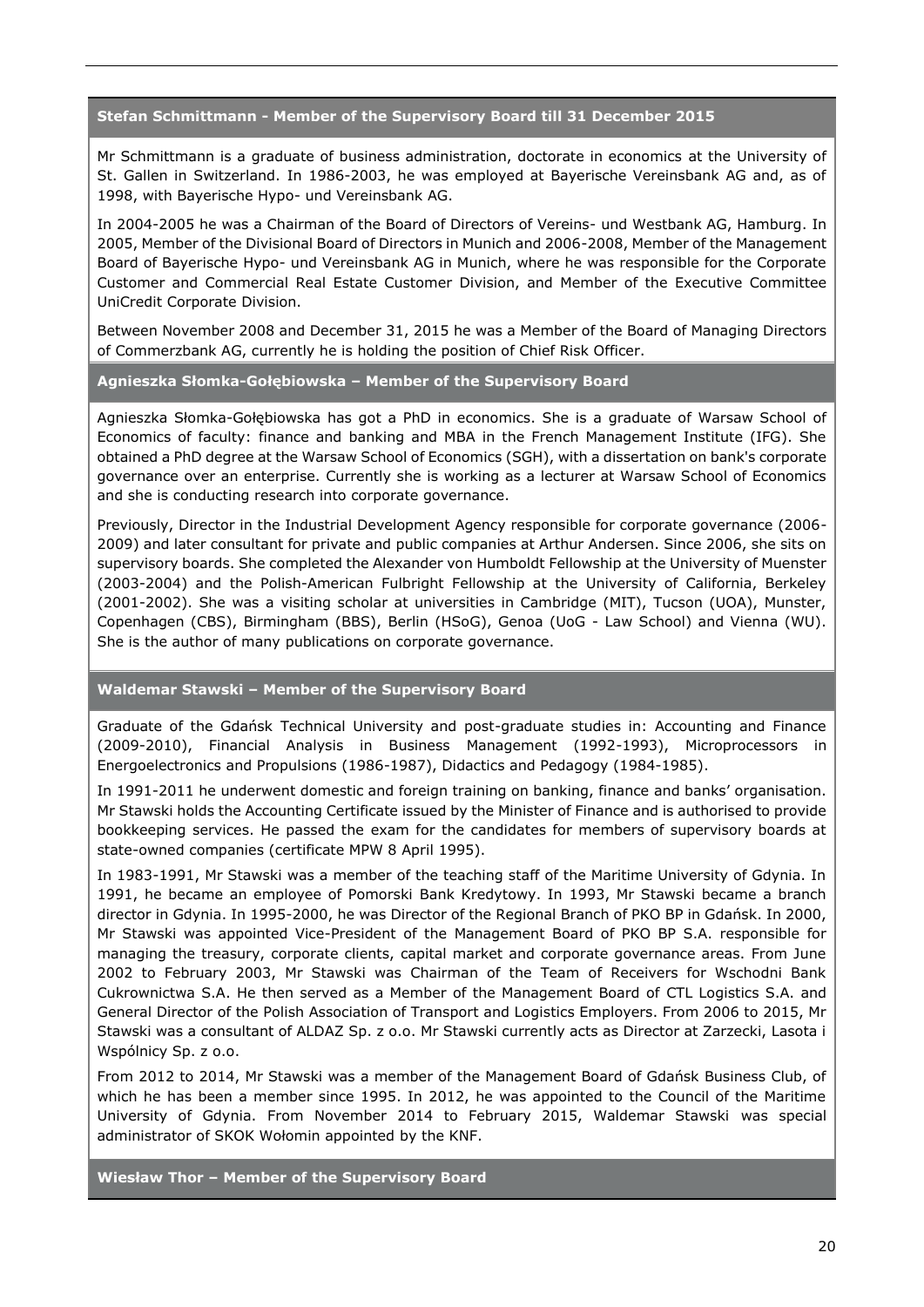Wiesław Thor graduated from the Central School of Planning and Statistics (currently Warsaw School of Economics - SGH), training program "Train the Trainer" organised by KPMG and the South Carolina Business School, and summer school of banking at McIntire University Business School. Employed with BRE Bank since 1990 in the following positions: Specialist, Division Head, Deputy Director of the Warsaw Branch, Director of the Credit Department, and Chief Risk Officer from May 2000. From August 1, 2002, Country Risk Manager at Bank Handlowy S.A. in Warsaw.

On 2 November 2002, Mr Thor was appointed Member of the Management Board of BRE Bank, Chief Risk Officer. He was Deputy President of the Management Board of BRE Bank from March 15, 2008 to April 11, 2013.

Lecturer at the Warsaw Institute of Banking and SGH. Long-time Member of the Steering Committee of the Risk Management Association (formerly: Robert Morris Association European Credit & Risk Management Round Table) and Member of PRMIA Polska.

# **Marek Wierzbowski – Member of the Supervisory Board**

Mr Wierzbowski is a professor ordinarius at the University of Warsaw School of Law, an attorney at law, the partner of the law firm "Prof. Marek Wierzbowski & Partners – Advocates and Legal Counsellors", the President of the Arbitration Court of the Chamber of Brokerage Houses, a member of the Board of Directors of the Polish-U.S. Fulbright Commission, and a member of the Council of the European Law Institute based in Vienna. Former member of the Board of Supreme Chamber of Control (NIK) and a member of the Public Procurement Council, deputy Chairman and Chairman of the Supervisory Board of the Warsaw Stock Exchange and chairman of the Construction Law Codification Committee. He also served as the deputy dean of the Faculty of Law and Administration, as well as vice-chancellor of the University of Warsaw.

For many years, he was a partner at the law firms of Weil Gotshal & Manges and later Linklaters. He was an adviser to the Minister of Privatisation, the Minister of the Treasury and the President of the Energy Regulatory Office. He was also the vice-president of the Court of Arbitration at the Polish Chamber of Commerce.

In his legal career, he managed legal teams and advised on numerous transactions, including sales of shares in connection with the privatisation of large enterprises and is also the editor and co-author of numerous commentaries and handbooks.

The composition of the Supervisory Board reflects the care exercised to achieve the greatest possible diversification of members both in terms of their professional experience, as well as their knowledge and skills. The Supervisory Board is composed of representatives of mBank's main shareholder, representatives of science and business, and persons having vast legal knowledge and banking expertise.

The five independent members of the Supervisory Board are: Maciej Leśny, Teresa Mokrysz, Agnieszka Słomka-Gołębiowska, Waldemar Stawski, and Marek Wierzbowski. Wiesław Thor is not an independent member as he was a Member of the Management Board at mBank, and holding the function of Member of the Management Board at the Bank in the past five years is one of the reasons why a Member of the Supervisory Board cannot be considered an independent member.

Martin Blessing, Andre Carls, Marcus Chromik, Stephan Engels, Thorsten Kanzler, and Martin Zielke are not independent members due to their relationship with the main shareholder of mBank.

# **Powers and procedures of the Supervisory Board**

The responsibilities of the Supervisory Board specifically include the following matters:

- **A** Advising and supervising the Management Board in defining internal guidelines for the activity of the Bank, especially for the areas subject to risks, including the Bank's credit policy, investment policy, guarantee policy, compliance policy, and approving the Management Board's proposals concerning the general organisational structure of the Bank.
- **I** Supervising compliance of the Bank's risk-taking regulations with the strategy and financial plan of the Bank.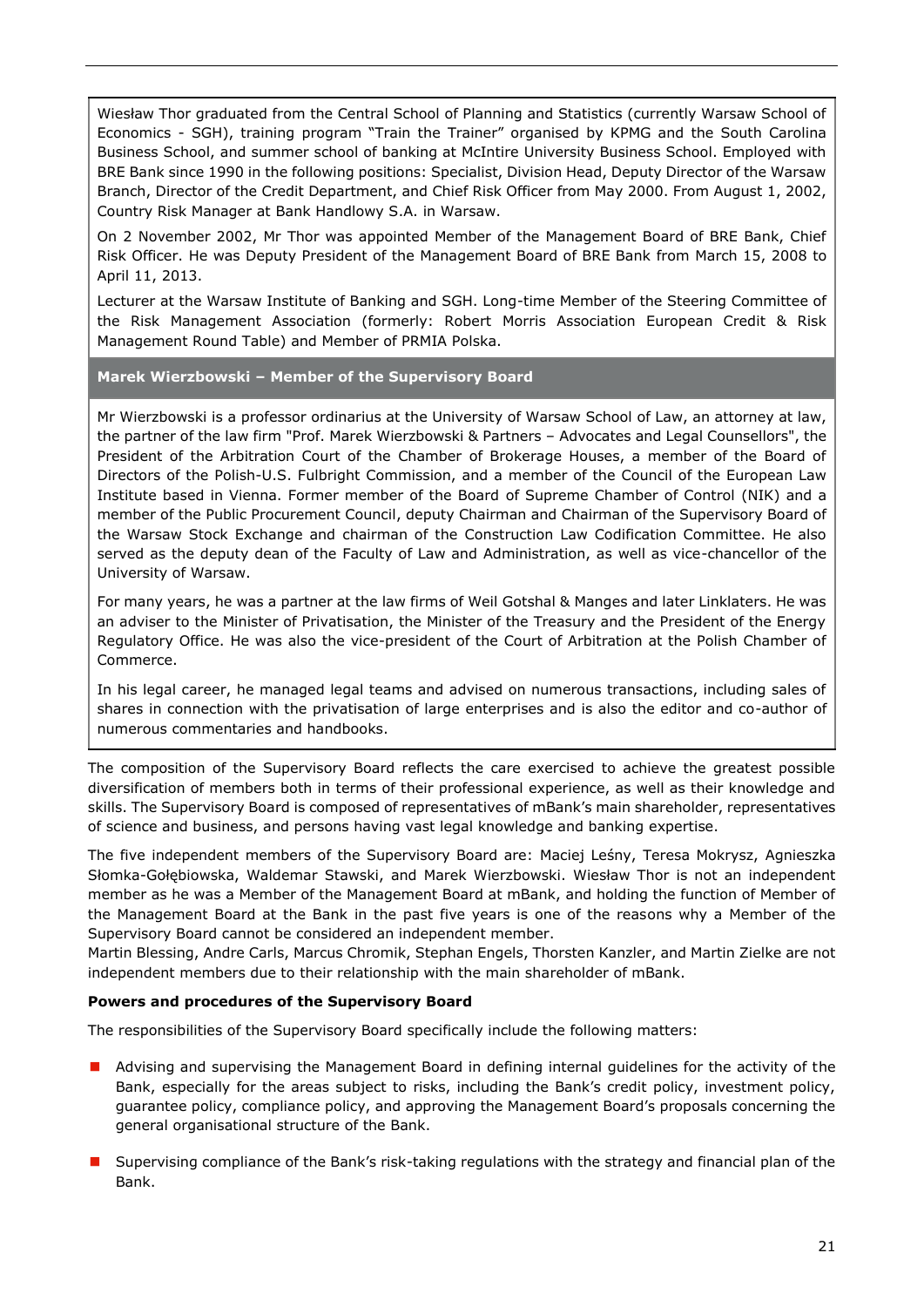- **Approving the disclosure policy rules concerning risk management and capital adequacy, as proposed** by the Management Board.
- **Approving strategies and procedures for the internal control system, the risk management system, the** internal capital assessment process, capital management and capital planning, as proposed by the Management Board.
- **Assessing the adequacy and effectiveness of the risk management system.**
- **Reviewing regular and exhaustive reports presented by the Management Board on all relevant issues** related to the activity of the Bank, the risks of its activity, and the means and effectiveness of risk management.
- **Preparing a concise assessment of the position of the Bank to be presented to the Ordinary General** Meeting and attached to the annual report of the Bank for the previous financial year.
- **Approving annual financial plans of the Bank, multi-annual growth plans, as well as the strategy of the** Bank and the rules of prudent and stable management of the Bank.
- To review any motions and matters which are subject to resolutions of the General Meeting, including draft resolutions of the General Meeting. The Supervisory Board shall draw up grounds for draft resolutions to be tabled for approval of the General Meeting.
- **If** Issuing or approving rules provided for in the By-laws of the Bank.
- **Appointing and dismissing the President of the Management Board, the Deputy Presidents of the** Management Board and other Members of the Management Board subject to the procedures laid down in the Banking Law and taking into account relevant qualifications for the functions assigned to them.
- Defining the terms of contracts and remuneration of the Management Board.
- **Authorising the Chairman of the Supervisory Board to represent the Bank in agreements with** Management Board Members, including the conclusion of management contracts with Management Board Members.
- **Approving conclusion or amendment of any significant contract or agreement with Members of the** Management Board or the Supervisory Board.
- **Approving conclusion, amendment or termination of any significant alliance or co-operation** agreements.
- **Analysing reports of the Internal Audit Department Director received at least once per year.**

Meetings of the Supervisory Board are convened by the Chairman of the Supervisory Board on his or her own initiative or on request of the Management Board or on request of the Supervisory Board Member at least three times a year. All the Management Board Members participate in meetings of the Supervisory Board except for those agenda items which directly concern the Management Board or its Members.

Resolutions of the Supervisory Board are adopted by a simple majority of votes. In the case of an equal number of opposing votes, the Chairman of the Supervisory Board has the casting vote.

No resolution should be passed without the consent of the majority of the Independent Members of the Supervisory Board on the following matters:

- **Any benefits provided by the Bank or any entities associated with the Bank to the Members of the** Management Board.
- **D** Consent for the Bank to enter into a significant agreement with an entity associated with the Bank, a Member of the Supervisory Board or the Management Board, or entities associated with them.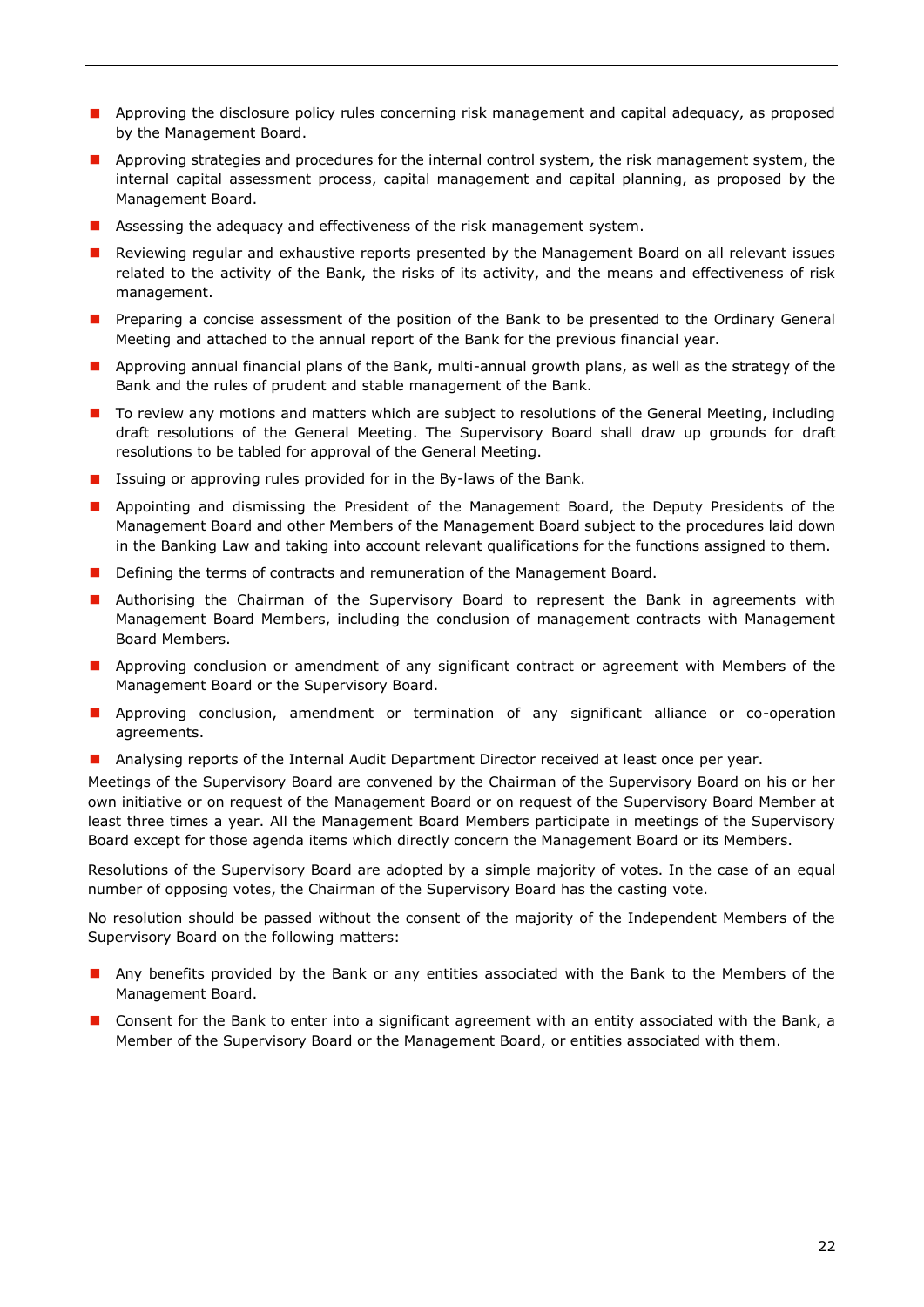The Supervisory Board has got 4 committees: the Executive Committee, the Risk Committee, the Audit Committee, and the Remuneration Committee. Members of individual committees are presented below (first – chairmen of the committees).

| <b>Executive Committee</b> | <b>Risk Committee</b>            | <b>Audit Committee</b> | <b>Remuneration</b><br><b>Committee</b> |
|----------------------------|----------------------------------|------------------------|-----------------------------------------|
| Maciej Leśny               | Marcus Chromik*                  | <b>Stephan Engels</b>  | Andre Carls                             |
| Martin Blessing            | Thorsten Kanzler                 | Andre Carls            | Maciej Leśny                            |
| Andre Carls                | Maciej Leśny                     | Maciej Leśny           | Marek Wierzbowski                       |
| Teresa Mokrysz             | Agnieszka Słomka-<br>Gołębiowska | Waldemar Stawski       | Martin Zielke                           |

*\*from January 2016; in 2015 the position of Chairman of the Risk Committee was held by Stefan Schmittmann*

The tasks of the Executive Committee involve, in particular, exercising regular supervision over the Bank's operation in the periods between meetings of the Supervisory Board. The Executive Committee authorises the Management Board to acquire, encumber or dispose of real estate, perpetual leasehold, or interests in real estate, shares or equity interests in companies, and other fixed assets if the value of the transaction exceeds 1% of the Bank's own funds. Such authorisation is not required if the aforesaid acquisition took place as part of enforcement or bankruptcy proceedings, including the bankruptcy proceeding with the possibility to make an arrangement or other settlement with the Bank's debtor or in the case of the sale of assets so acquired.

The Audit Committee issues opinions about the selection of the Bank's statutory auditor by the General Meeting, recommends whether the Supervisory Board should approve or reject financial statements, exercises regular supervision over the internal control system at the Bank, and approves changes proposed by the Management Board of the Bank as regards the head of the Internal Audit Department. The Audit Committee must have at least one independent Supervisory Board Member with qualifications and experience in accounting and finance.

The Risk Committee has among others the following tasks: exercising permanent supervision over credit risk, market risk, operational risk, and liquidity risk. Moreover, the Risk Committee issues recommendations for approval or rejection of exposures posing single entity risk, in accordance with the parameters defined by the Supervisory Board at the time. Moreover, the Risk Committee issues recommendations for approval or rejection of the transactions, provided for in the Banking Law, between the Bank and Members of the Bank's authorities, and recommendations for approval or rejection of the Bank's disclosure policy regarding risk management.

The tasks of the Remuneration Committee include: reviewing the remuneration principles and amounts of remuneration paid to Members of the Management Board, setting the remuneration levels, presenting opinions concerning approval for Members of the Management Board of mBank to engage in competitive activity, issuing recommendations to the Supervisory Board regarding the general guidelines for the Management Board on the level and structure of remuneration for the Bank's senior management and the policy of variable components of remuneration paid to persons holding managerial positions at the Bank. Moreover, the Committee monitors the level and structure of the remuneration paid to senior managers.

All standing committees of the Supervisory Board make reports pertaining to their performance in the past reporting period available to shareholders. The aforesaid reports are appended to the set of materials for the Ordinary General Meeting.

The amount of monthly remuneration of the Members of the Supervisory Board was set in Resolution No. 26 adopted by the 25<sup>th</sup>Ordinary General Meeting held on March 30, 2012. The Chairperson of the Supervisory Board earns PLN 17,000 monthly, the Deputy Chairperson – PLN 14,500 monthly, while members of the Supervisory Board earn PLN 12,000 monthly each.

Additional monthly remuneration is granted for participation in standing committees: 50% of the monthly basic remuneration for the first committee and 25% for participating in every other committee. Total remuneration for the participation in committees cannot exceed 75% of the basic remuneration.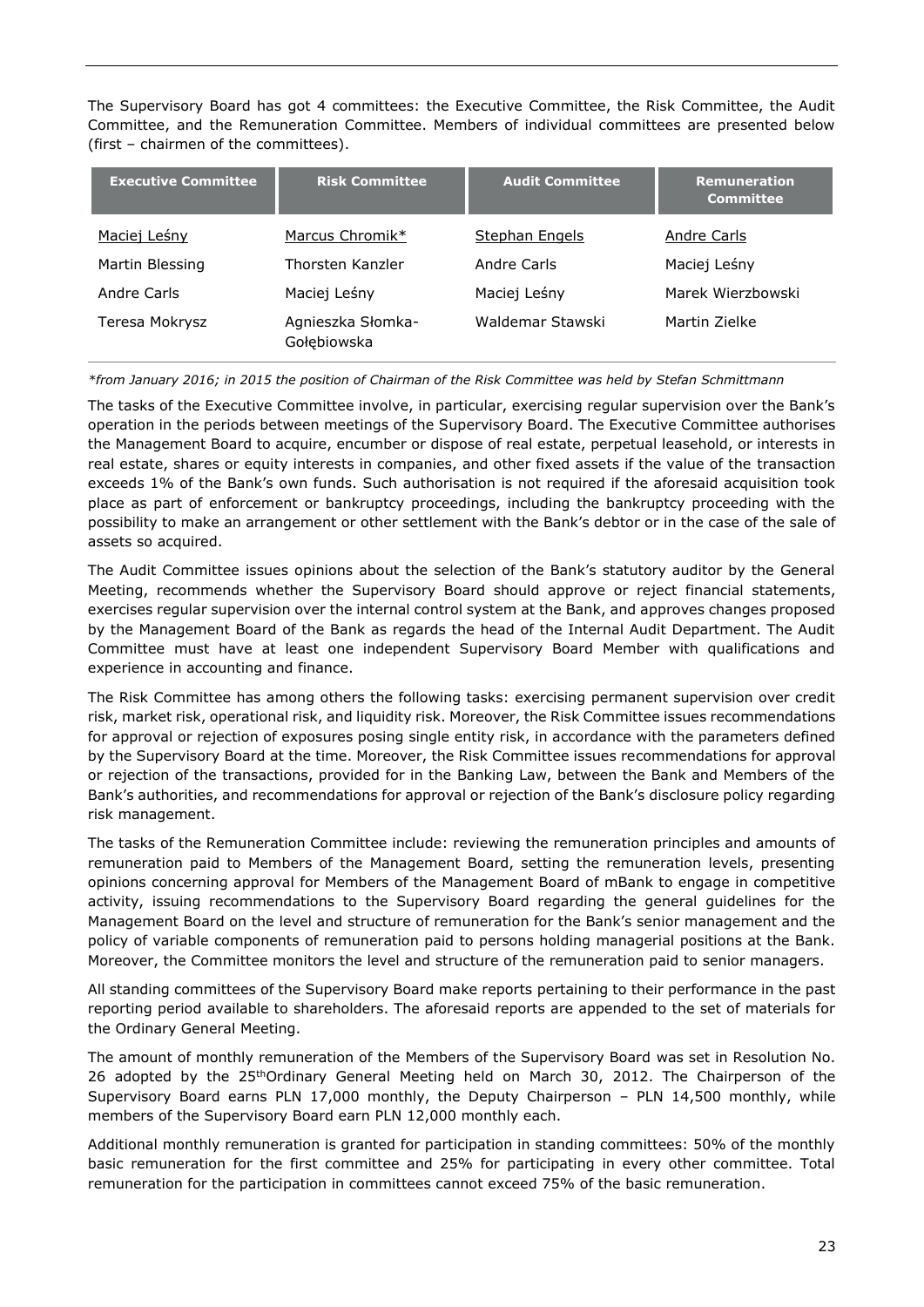|     |                                     | <b>Remuneration paid in</b><br>2015<br>(PLN) | <b>Remuneration paid in</b><br>2014<br>(PLN) |
|-----|-------------------------------------|----------------------------------------------|----------------------------------------------|
| 1.  | Maciej Leśny                        | 367 235                                      | 366 006                                      |
| 2.  | Martin Zielke                       |                                              |                                              |
| 3.  | Andre Carls                         | 252 000                                      | 252 000                                      |
| 4.  | Stephan Engels                      |                                              | 216 000                                      |
| 5.  | Stefan Schmittmann                  | $\qquad \qquad -$                            |                                              |
| 6.  | Martin Blessing                     | -                                            |                                              |
| 7.  | Thorsten Kanzler                    | 216 000                                      | 216 000                                      |
| 8.  | Teresa Mokrysz                      | 220 225                                      | 220 202                                      |
| 9.  | Słomka-<br>Agnieszka<br>Gołębiowska | 221 435                                      | 54 906                                       |
| 10. | Waldemar Stawski                    | 221 435                                      | 221 406                                      |
| 11. | Wiesław Thor                        | 149 435                                      | 138 522                                      |
| 12. | Marek Wierzbowski                   | 216 000                                      | 198 000                                      |
|     | Jan Szomburg*                       |                                              | 184 500                                      |
|     | Dirk Wilhelm Schuh**                |                                              | 54 000                                       |
|     | Total:                              | 1863765                                      | 2 1 2 1 5 4 2                                |

The total remuneration of the Supervisory Board in 2015 and in 2014 is presented in the table below:

*\*On October 27, 2014 Mr Jan Szomburg resigned from his position*

*\*\* Mr Dirk Wilhelm Schuh held his position from March 31, 2014*

# **Activity of the Supervisory Board and its Committees in 2015**

The Supervisory Board and 4 Standing Committees of the Supervisory Board, i.e. the Executive Committee, the Audit Committee, the Remuneration Committee and the Risk Committee perform their functions in line with the requirements set forth in the Bank's By-laws, the Rules of the Supervisory Board and the Rules of particular Committees.

In 2015, the Supervisory Board held 6 meetings and adopted 51 resolutions. The resolutions covered all areas of the Bank's operation and were consistent with the scope of supervisory functions specified in laws, recommendations of the Polish Financial Supervision Authority and the Bank's By-laws and the Rules of the Supervisory Board.

The adopted resolutions concerned among others:

- **Acceptance of financial statements of mBank and mBank Group and other materials for the Annual** General Meeting.
- **Adoption of the Financial Plan for 2016 and the Mid-Term Plan for 2016-2019.**
- **Adoption of the Capital Management Policy at mBank Group.**
- **Approval of the documentation and the report on a review of the Internal Capital Adequacy Assessment** Process (ICAAP) at mBank Group.
- **Allocation of funds to the mBank Foundation.**
- **Approval of the general organisational structure of mBank and the division of competence among** Members of the Management Board of mBank.
- **Approval of the Remuneration Policy and Rules and the Risk-takers Identification Policy.**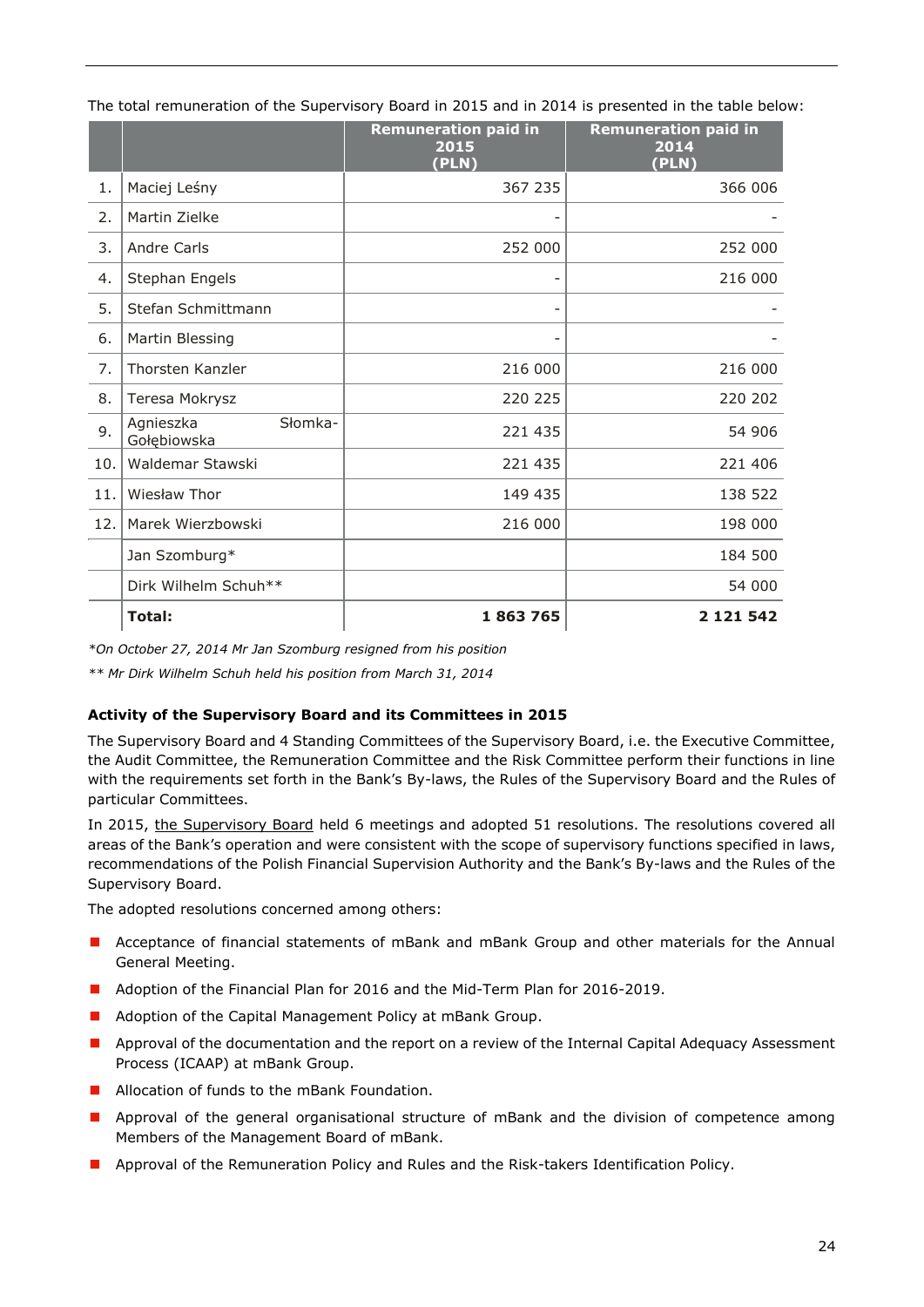- **Approval of the Rules of the Employee Incentive Programme and the Information Memorandum drawn** up to implement the Employee Incentive Programme.
- **Approval of Rules of the Management Board Incentive Programme, approval of the terms of bonds** issue and setting the dates of acquisition of mBank S.A. shares by Members of the Management Board under the Programme.
- **Approval of the Rules of investing in financial instruments by persons linked to mBank S.A. or on their and in** account and principles of maintaining the register of transactions on own account.
- **Approval of the MbO results and Individual MbO Cards for Management Board Members.**
- **Approval of the new consolidated text of mBank S.A. By-laws and the Rules of the Management Board** of mBank S.A.
- **Approval of the Audit Plan of the Internal Audit Department for 2015.**
- **Adoption of the Policy of Managing Conflicts of Interest, the Compliance Policy and approval of the** report on compliance risk management.
- **Approval of the reports on the performance of outsourcing tasks and supervision over the processes of** handling claims and complaints.
- **Approval of the strategies and policies requiring approval of the Risk Committee and the Supervisory** Board including: the mBank Group Risk Management Strategy; the Market, Operational, and Liquidity Risk Management Strategy; the Corporate and Retail Credit Risk Management Strategy.
- **Approval of the Limit Book Limit Rules and the levels of limits for mBank Group.**
- **Approval of the Contingency Plan in the event of a threat of losing financial liquidity by mBank S.A.**
- **Approval of the Reputation Risk Management Strategy of mBank Group.**
- **Approval of the Bancassurance Policy at mBank S.A.**

In 2015, current results of mBank Group and its particular business areas were discussed and evaluated in a systematic, regular manner at the meetings of the Supervisory Board with reference to the financial plan.

Attendance of the Supervisory Board Members at Supervisory Board meetings in 2015 is presented in the table below.

|                              | Attendance* |
|------------------------------|-------------|
| Martin Blessing              | 6/6         |
| Andre Carls                  | 6/6         |
| Stephan Engels               | 5/6         |
| Thorsten Kanzler             | 5/6         |
| Maciej Leśny                 | 6/6         |
| Teresa Mokrysz               | 6/6         |
| Stefan Schmittmann           | 5/6         |
| Agnieszka Słomka-Gołębiowska | 6/6         |
| Waldemar Stawski             | 6/6         |
| Wiesław Thor                 | 6/6         |
| Marek Wierzbowski            | 6/6         |
| Martin Zielke                | 5/6         |

*\* Attendance at meetings/ number of meetings during the term of office* 

In 2015, the Executive Committee performing its function of ongoing supervision over the Bank's operation in the periods between meetings of the Supervisory Board co-operated closely with the Management Board and was informed about the situation in the Bank on an ongoing basis. Apart from the meetings of the Supervisory Board, Members of the Committee had regular meetings with Members of the Management